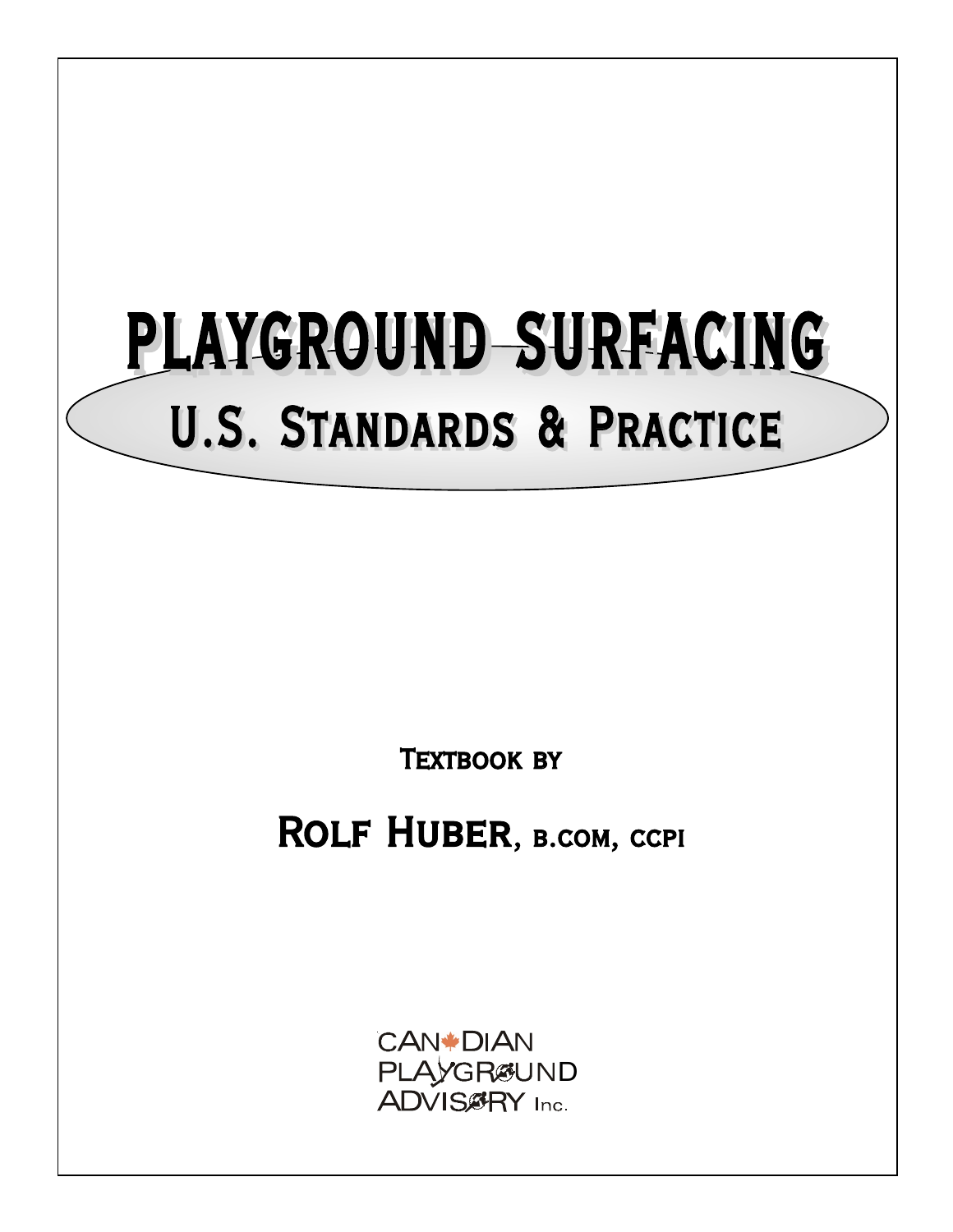© January 2001 Canadian Playground Advisory Inc. 2344 Manor House Court • Mississauga,Ontario • Canada L5M 5Y3 Phone: 416-410-7506 • Fax: 905-812-8036

Editing & Design: Pat Daley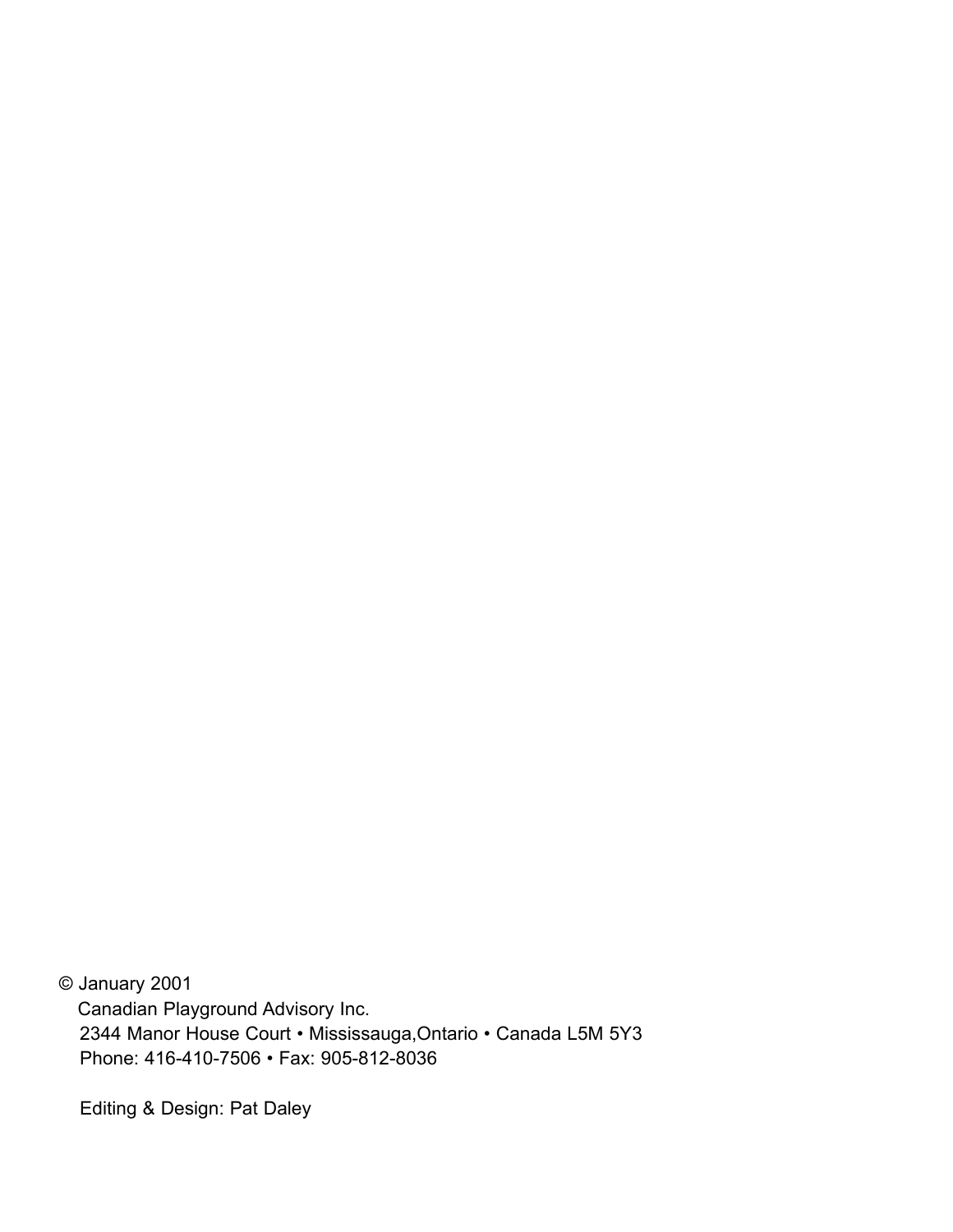# Table of Contents

| INJURY SEVERITY 2                |  |  |  |  |
|----------------------------------|--|--|--|--|
| PLAY SURFACE REQUIREMENT 3       |  |  |  |  |
| Standards - A Short Discussion 4 |  |  |  |  |

## PLAYGROUND SURFACES - TYPES . . . . 4

| Advantages and Disadvantages of                |
|------------------------------------------------|
| Playground Surfacing Systems 4                 |
| Organic Loose Fill Material 5                  |
| Wood Chips and Bark Mulch 5                    |
| Engineered Wood Fiber  6                       |
| Inorganic Loose Fill Material 7                |
|                                                |
| Gravel 8                                       |
|                                                |
| Inorganic Unitary Materials 10                 |
|                                                |
| Poured-in-Place 12                             |
| <b>Combination Inorganic Loose Rubber Fill</b> |
| and Tile or Poured-in-place 13                 |
| In-The-Can Inorganic Surfaces 14               |
| Considerations regarding Advantages and        |
|                                                |
|                                                |

## Performance Requirements for

| PROTECTIVE SURFACING 15 |  |  |  |  |  |  |
|-------------------------|--|--|--|--|--|--|
|                         |  |  |  |  |  |  |

|  |  | Types of Tests and Performance 16 |  |  |  |  |  |  |  |  |  |  |  |
|--|--|-----------------------------------|--|--|--|--|--|--|--|--|--|--|--|

| Results of the Field Tests 18 |
|-------------------------------|
|                               |

## PLAYGROUND LAYOUT . . . . . . . . . . 20

## The Three Heights of

| PLAYGROUNDS22                                                                                                                       |
|-------------------------------------------------------------------------------------------------------------------------------------|
| ACCESSIBILITY 24                                                                                                                    |
| Ground Level Play Components 24                                                                                                     |
| Elevated Play Components 24<br>ASTM F1487, Section 10,                                                                              |
| <b>ASTM F1951 - Standard Specification</b><br>for Determination of Accessibility of<br>Surface Systems Under and                    |
| Around Playground Equipment 25<br>BEST PRACTICE, DUE DILIGENCE, AND<br>$\textsf{SUPERVISION} \ldots \ldots \ldots \ldots \ldots 26$ |
| <b>APPLICATION AND ENFORCEMENT OF</b><br>$STANDARDS. 27$                                                                            |
| REFERENCES 30                                                                                                                       |
| ABOUT THE AUTHOR  30                                                                                                                |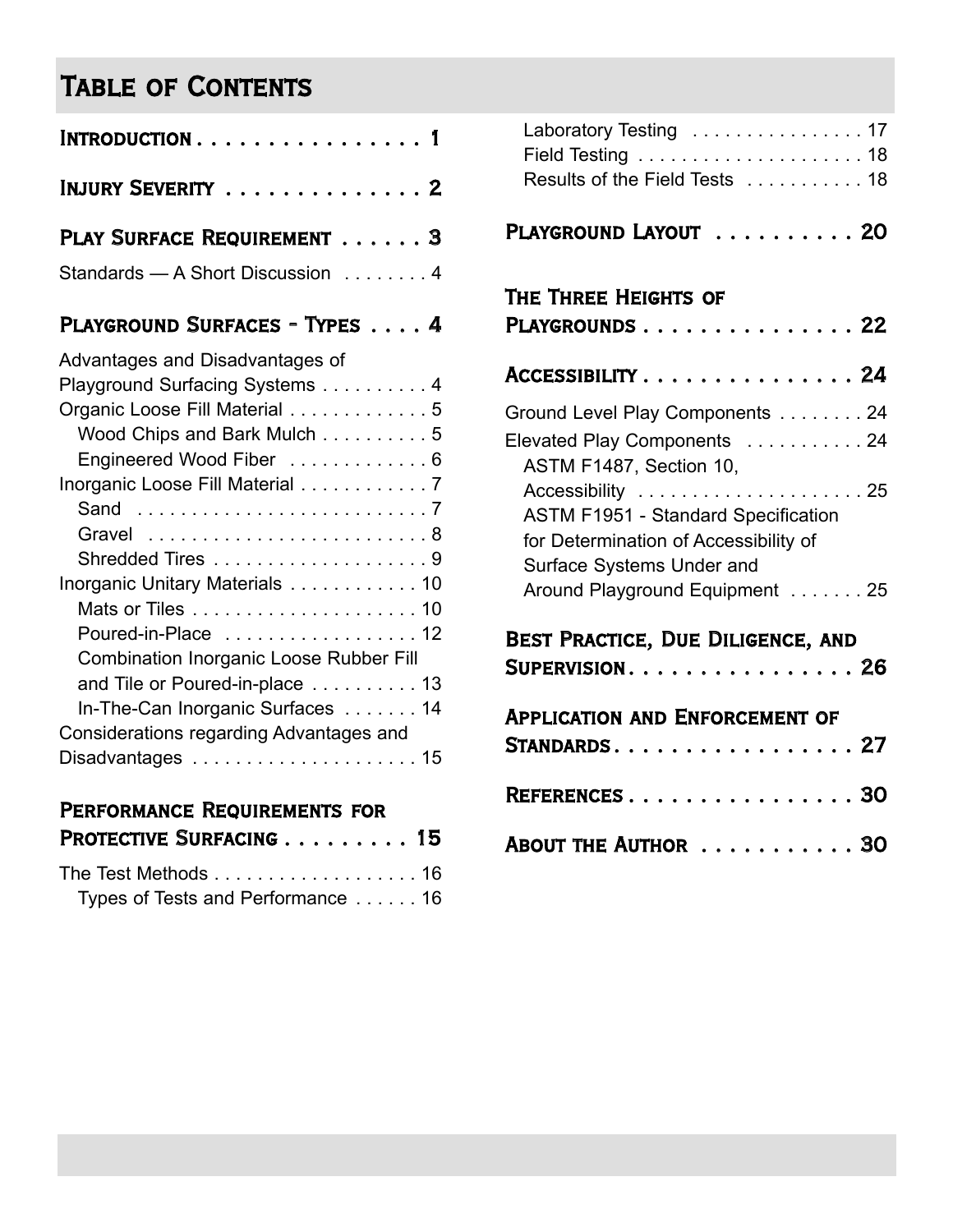# **INTRODUCTION**

This course is intended to provide the<br>participant with an overview of the cur-<br>rent standards in effect as well as gov-<br>ernment guidelines, regulations and rules in participant with an overview of the current standards in effect as well as govplace. The issue of playground safety is related to the health and safety of the child using the playground. However, because playground safety also affects the exercise of professional judgement, due diligence, and liability, the course will discuss best practices as well.

In her introductory letter to the Handbook for Public Playground Safety, Ann Brown, chairman of the Consumer Product Safety Commission (CPSC) wrote:

"Unfortunately, more than 200,000 children are treated in U.S. hospital emergency rooms each year for injuries associated with playground equipment. Most injuries occur when children fall from the equipment onto the ground."

In addition the NRPA in their promotion of the ASTM F1487-98 Standard Consumer Safety Performance Specification for Playground Equipment for Public Use states:

"About three fourths of these injuries result from falls, primarily to the surface on which the equipment was located."

Worldwide, statistics indicate that 55% to 75% of all playground injuries result from falls to the surface.

Protecting children from life-threatening and debilitating playground injury has been the subject of standards, articles, and handbooks throughout the world. In some cases, such as the CPSC Handbook for Public Playground Safety and the Canadian CSA Z614-98 Children's Playspaces and Equipment, the surface performance and the specifications for play equipment are in the same document. In the United States, however, there are standards for each topic — the ASTM F1487 (play equipment) and the ASTM F1292 (surface performance). In addition there are guidelines for accessible playgrounds and the associated standards ASTM F1951 and ASTM F1487. The ASTM F2000 standard covers playground fences.

It is incumbent upon all persons involved with design, specification, acquisition, installation, inspection, and maintenance to be familiar with these standards as a minimum. This is part of their due diligence obligation where there is the potential for harm to oneself or others. Due diligence is the exercise of professional judgement. The ASTM F1487 Standard defines professional judgement as:

"The ability of an individual with current knowledge, skill or experience, or both in the field of playgrounds/playground equipment design, use or operations, which enable the person to form an opinion or make a decision, or both, concerning a matter within that field of expertise."

The lack of due diligence may be construed as negligence — a legal term that is most associated with liability. You should contact a legal professional or risk manager to determine the specific exposure that would relate to your specific circumstances. For purposes of this discussion it is enough to introduce you to the most commonly held definition. In 1856, Baron Alderson stated that negligence is:

"the omission to do something which a reasonable man, guided upon those considerations that ordinarily regulate the conduct of human affairs, would do, or something which a prudent or reasonable man would not do."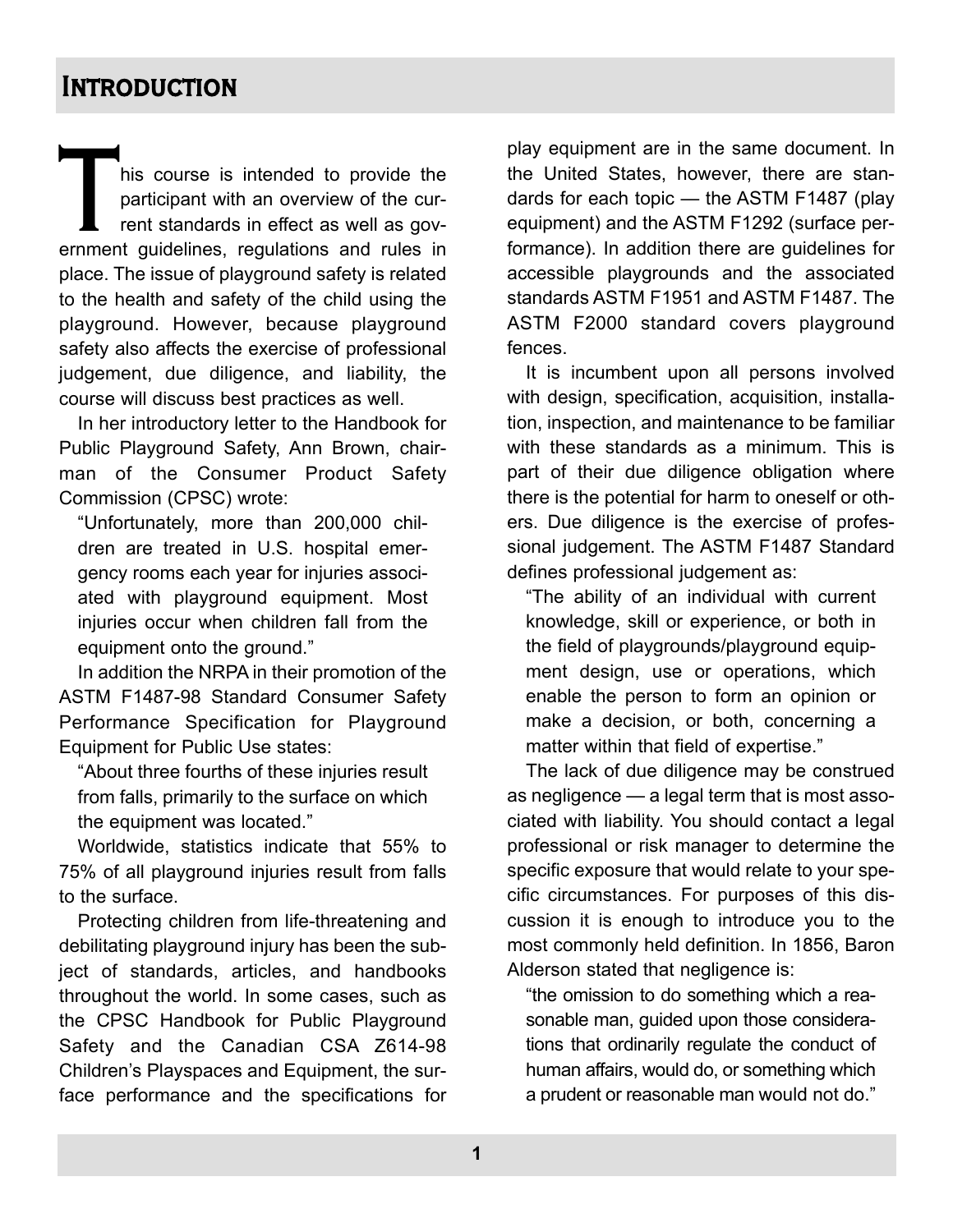# Injury Severity

The CPSC Handbook for Public<br>Playground Safety, in its discussion of<br>the Determining Shock Absorbency of a<br>Surfacing Material, states: Playground Safety, in its discussion of the Determining Shock Absorbency of a Surfacing Material, states:

"No data are available to predict precisely the threshold tolerance of the human head to an impact injury. However, biomedical researchers have established two methods that may be used to determine when such an injury may be life threatening.

"One method holds that if the peak deceleration of the head during impact does not exceed 200 times the acceleration due to gravity (200 G's), a life threatening head injury is not likely to occur. The second method holds that both the deceleration of the head during impact and the time duration over which the head decelerates to a halt are significant in assessing head impact injury. This latter method uses a mathematical formula to derive a value known as Head Injury Criteria (HIC). Head impact injuries are not believed to be life threatening if the HIC does not exceed a value of 1,000."

Once the professional becomes knowledgeable about playground surfacing and the type and severity of possible injury, the next step is prevention through implementing the standards and the recommendations of the CPSC Handbook. The standards set minimums for performance for playground surfaces related to the allowable impact force to the head. Those are:

#### **Gmax <200 and HIC < 1000.**

An impact force above these levels could result in a life-threatening head injury.

Remember, the CPSC recommendation and the threshold levels for pass/fail in the standards are the levels that can produce a lifethreatening head injury. Remember to review "Best Practices" at a later point.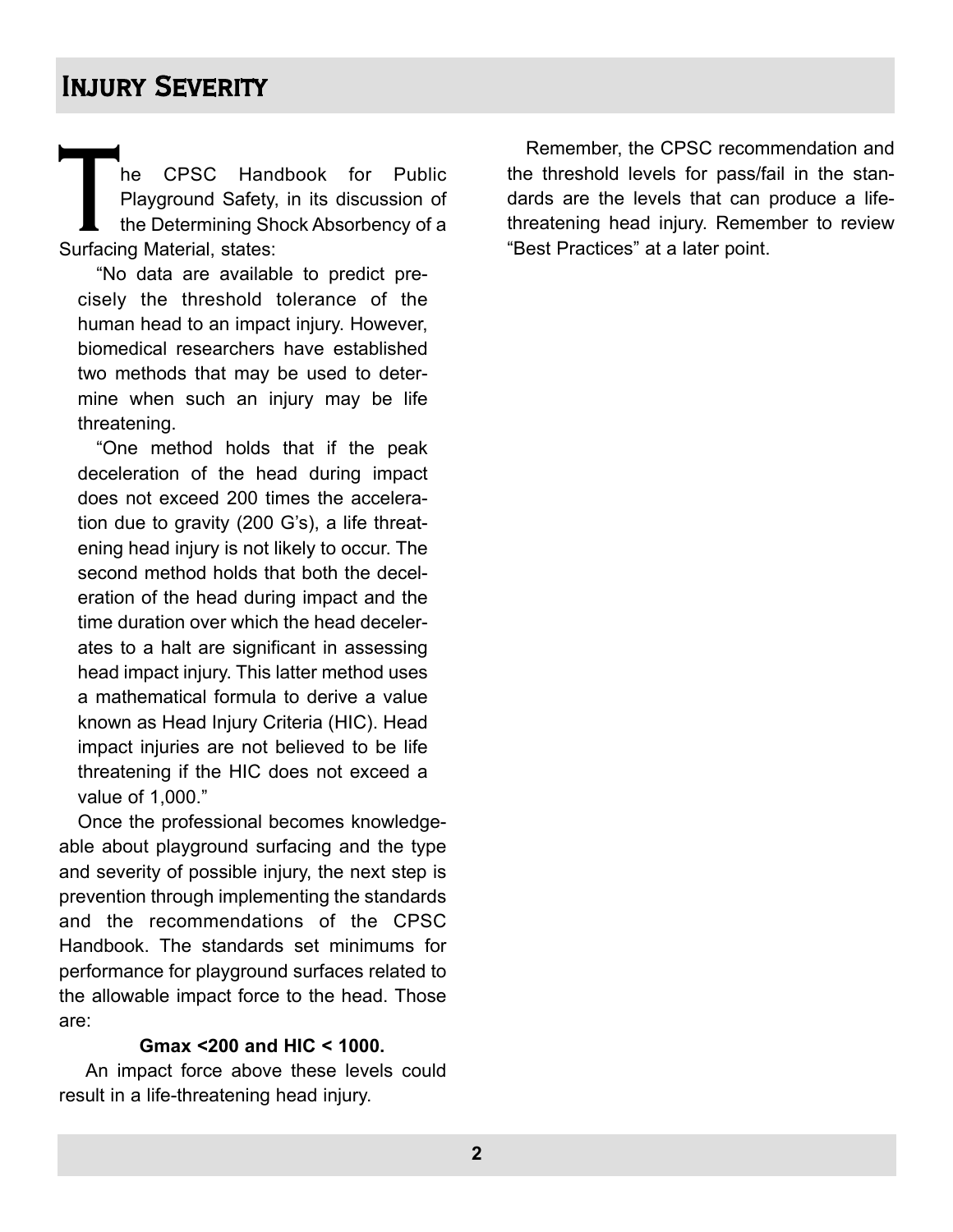nowing what the maximum allowable impact forces are, you must now decide on the test method to use in determining the impact absorbing properties for the surface. Section 4.1 of the CPSC Handbook for Public Playground Safety states:

"The most widely used test method for evaluating the shock absorbing properties of a playground surfacing material is to drop an instrumented metal headform onto a sample of the materials and record the acceleration/time pulse during the impact. Test methods are described in ASTM Standard Specification for Impact Attenuation of Surface Systems Under and Around Playground Equipment, ASTM F1292."

The Standard most related to playgrounds in the United States is the ASTM F1487, Standard Consumer Safety Performance Specification for Playground Equipment for Public Use. It is the relationship of this standard to the standards for playground surfacing that must be investigated.

The ASTM Standard F1487 states in section 9.1.1:

There shall be a use zone for each play structure, which shall consist of obstaclefree surfacing that conforms to Specification F1292 appropriate for the fall height of the equipment.

Section 11.2 for Owner/Operator's Responsibilities states:

11.2.2 The owner/operator shall install protective surfacing within the use zone of each play structure in accordance with Specification F1292 appropriate for the fall height of each structure.

Section 13 for maintenance states:

13.2 Protective Surfacing

13.2.1 The owner/operator shall maintain the protective surfacing within the use zone of each play structure in accordance with Specification F1292 appropriate for the fall height of each structure.

13.2.2 The owner/operator shall maintain the protective surfacing within the use zone of each play structure free from extraneous materials that could cause injury, infection or disease.

13.3 The owner/operator shall establish and maintain detailed installation, inspection, maintenance, and repair records for each public-use playground equipment area.

One important consideration in this section is that surfacing is dynamic. It must first be installed to meet the minimum performance of the ASTM F1292 and be maintained at or better than the same minimum performance. The requirement to keep detailed records implies that, should there be an injury of any type, these records can be required in any litigation. Should they not exist, be inadequate or lack specifics or indicate uncorrected failures, the owner/operator will suffer the consequences.

The reader should be starting to notice that there is significant liability on the owner/operator's shoulders. You will also notice that the word "shall" continues to appear. In the language of a standard, this is mandatory and therefore a requirement.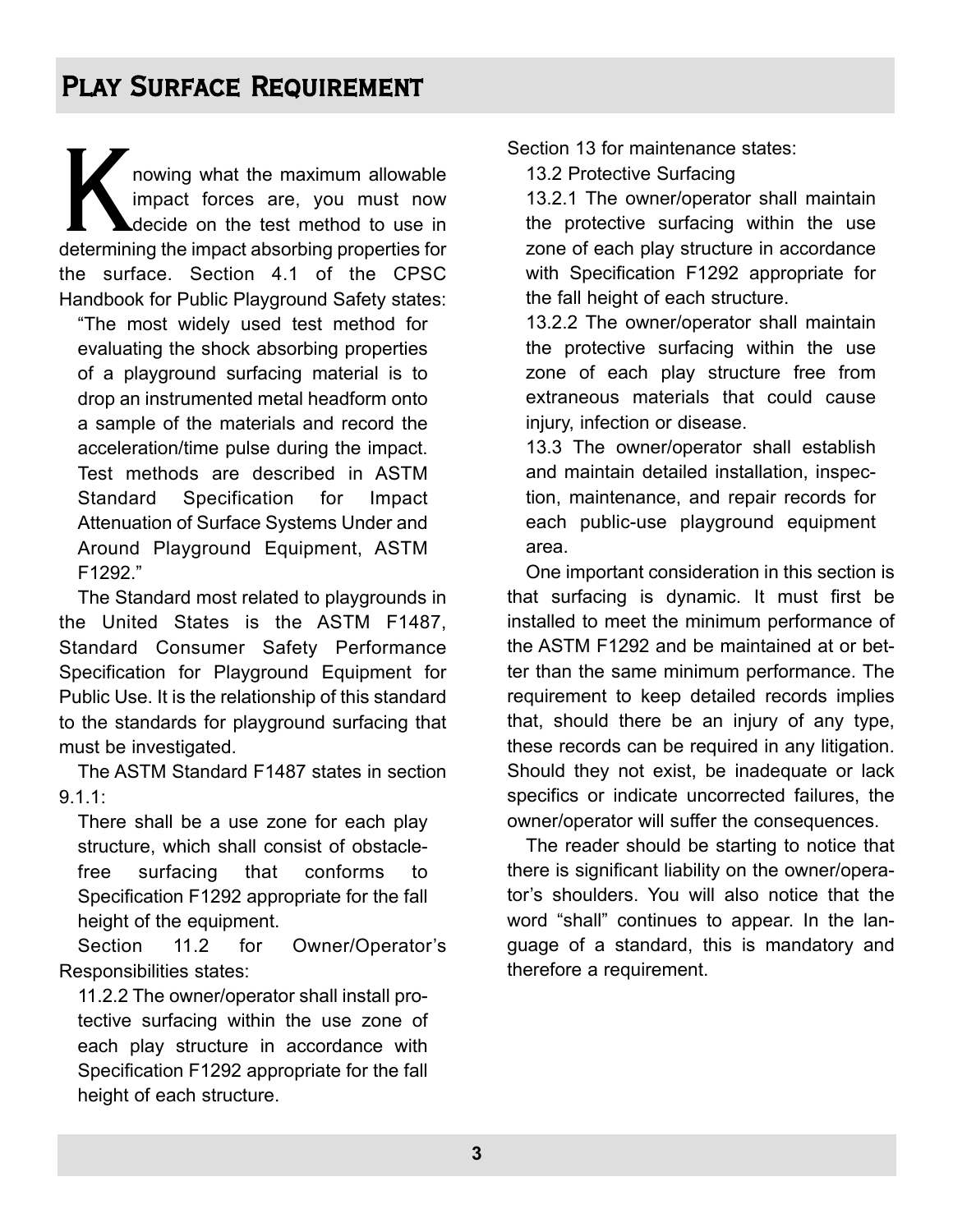## Standards — A Short Discussion

Before proceeding, it is appropriate to look at the way standards affect due diligence and the exercise of professional judgement. Standards set minimum performance and use language that is suggestive (recommended or should) or a requirement (shall). It is the role of the user of the document to provide a level of care that is at least that of the standard. However, the user of the standard must clearly assess the minimums in the standards to determine whether they will meet the specific need of a particular circumstance. This is known as "Best Practice." We will return to this subject later in our discussions.

There are a number of materials that<br>
have been used as protective surfacing<br>
materials. Although the manufacturer,<br>
supplier or installer will argue that their surfachave been used as protective surfacing materials. Although the manufacturer, ing system is the best that money can buy, there is no best. Each product has advantages and disadvantages. It is the buyer's responsibility to exercise due diligence in:

- understanding the alternatives
- making sure that the advantages meet their needs
- ensuring that the disadvantages can be dealt with either through a combination of other materials, warranties or maintenance.

Playground surfaces are typically of two types: Loose Fill Materials and Unitary **Materials** 

Loose Fill Materials include traditional surfaces such as sand and pea gravel. Over the past 20 years, wood chips, bark mulch, engineered wood fibers, and shredded tires have been installed in playgrounds. Unitary materials include mats, tile and poured-in-place surfaces. The traditional view is that loose fill materials have a lower initial cost and higher long-term maintenance than unitary materials. This is over-simplified and generally wrong. Each system has distinct advantages and disadvantages.

## Advantages and Disadvantages of Playground Surfacing Systems

There are a number of surfacing systems that have over many years been utilised as traditional materials or invented for application as a playground surfacing system. Each of these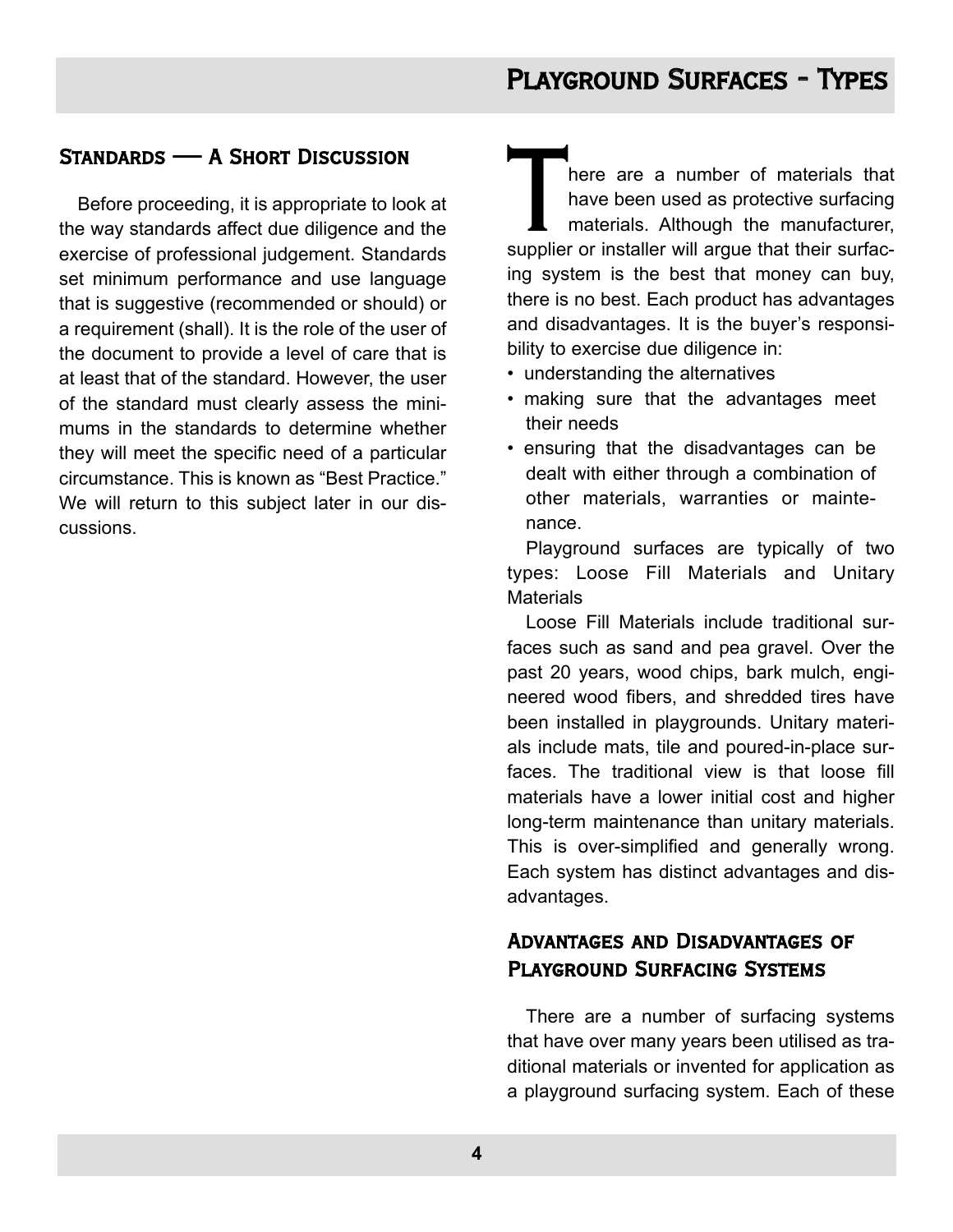systems has advantages and disadvantages related to cost, performance, and maintenance. In some cases, a combination of surfaces would be best suited to a particular circumstance. Generally combinations use a unitary material and a single loose fill material. Caution must be exercised prior to specification or installation of any combination of loose fill material. Approval of the compatibility of one material with the other must be confirmed with the manufacturer/ supplier of each.

Each surface type should be considered in light of the advantages and disadvantages that follow. Confirmation of properties and components or raw materials with the manufacturer/supplier will be of assistance to the specifier.

The following information is inclusive and designed to allow for a thorough discussion of any single type of surface system. Some products overlap in advantages or disadvantages. However, each surface type will have unique qualities.

## Organic Loose Fill Material

## Wood Chips and Bark Mulch

Bark mulch generally results from pruning and disposing of trees as part of an urban tree management and landscape maintenance program or the debarking of trees in the forest or mill. It can contain twigs and leaves from the trees and shrubbery processed. Wood chips are generally uniformly crushed shreds or chips that contain no bark or leaves. The wood must be separated prior to chipping or processing to ensure that no woods containing toxic substances or allergens are included in the final product. An ASTM standard for wood

engineered products went into the balloting process in January 2001. This is discussed in the following section.

The impact attenuating properties of the wood chips and bark mulch depend on many factors. It can only be determined through testing the material to the requirements of ASTM F1292. Field-testing the surface once installed and annually, using the ASTM F1292 test method, will ensure that the installed material meets the contract specification and continues to provide protection for the user.

Wood chips and bark mulch must not be installed over existing hard surfaces such as asphalt or concrete. A method of containment — retaining barrier, excavated pit, etc. — is required. A drainage system and geotextile are required between the sub-base and the wood chips or bark mulch. Since wood chips and bark mulch can be a broad spectrum of shapes and sizes, maintenance of each site will be specific to the site. Maintenance will require continuous levelling, raking, grading, sifting, packing, etc. to provide adequate cover and resilience. Inspection of the surface for foreign materials is required on a regular basis. Replenishing of the surface to accommodate decomposition and compression is required. The entire material must be removed and replaced should the bulk of the surface be decomposed. Bacteria and moulds can occur as a result of a combination of decomposition, wet or damp materials, and temperatures ranging from 35°F to 100°F.

Wood chips and bark mulch provide the owner/operator with a number of advantages such as:

- low initial cost
- easy to install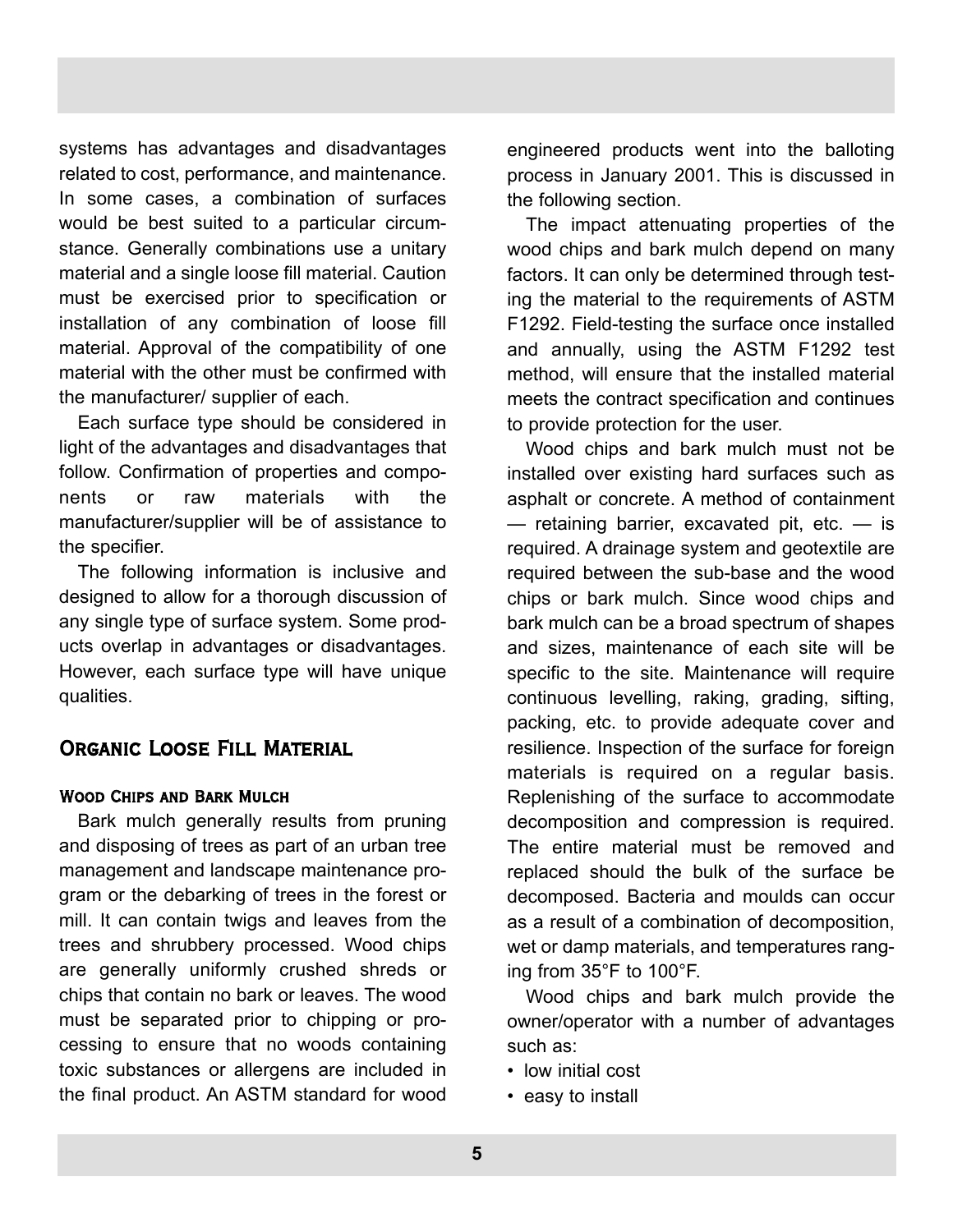- allows for good drainage
- is less abrasive than sand
- readily available
- is less attractive to cats and dogs as compared to sand
- mildly acidic composition of some woods retards the infestation of insects and retards fugal growth
- generally users of the playground will not use the wood chips for other purposes or play with it

Wood chips and bark mulch provide the owner/operator with a number of disadvantages that may reduce the ability of the surface to conform to various performance standards such as:

- rainy weather, high humidity, freezing temperatures
- with normal use over time, combines with dirt and other foreign materials
- over time, decomposes, is pulverised and compacts. The greater the quantity of leaves or moisture, the faster the rate of decomposition
- depth may be reduced by displacement due to children's activity or by material being blown by wind
- can be blown or thrown into children's eyes
- subject to microbial growth when wet
- conceals animal excrement and trash (e.g. broken glass, nails, pencils and other sharp objects that can cause cut or puncture wounds)
- spreads easily outside of the containment area
- can be flammable

#### Engineered Wood Fiber

(new ASTM Standard F2075)

Engineered wood fiber generally results from grinding virgin or new wood that has been debarked and contains no leaves to specific dimensions and performance criteria. The wood must be separated prior to chipping or processing to ensure that no woods containing toxic substances or allergens are included in the final product. ASTM F2075 also specifies other tests to ensure a uniform product.

The impact attenuating properties of the engineered wood fiber will depend on many factors. It can only be determined through testing the material to the requirements of ASTM F1292. Field-testing the surface once installed and annually, utilising the test method of ASTM F1292, will ensure that the material installed meets the contract specification and continues to provide protection for the user.

Engineered wood fiber may be installed over existing hard surfaces (e.g. asphalt, concrete) provided:

- it conforms to the ASTM F2075 standard
- it conforms to the ASTM F1951 standard
- the initial and maintained depth provides for a minimum depth of 12 inches after compaction
- that in high traffic areas, such as under swings and at slide exits, an impact attenuating mat that conforms to the requirements of ASTM F1292 is installed
- a drainage system, such as stone aggregate sandwiched within two layers of geotextile cloth, is installed under the entire engineered wood fiber system

A method of containment (e.g. retaining barrier, excavated pit, etc.) is required. A drainage system and geotextile are required between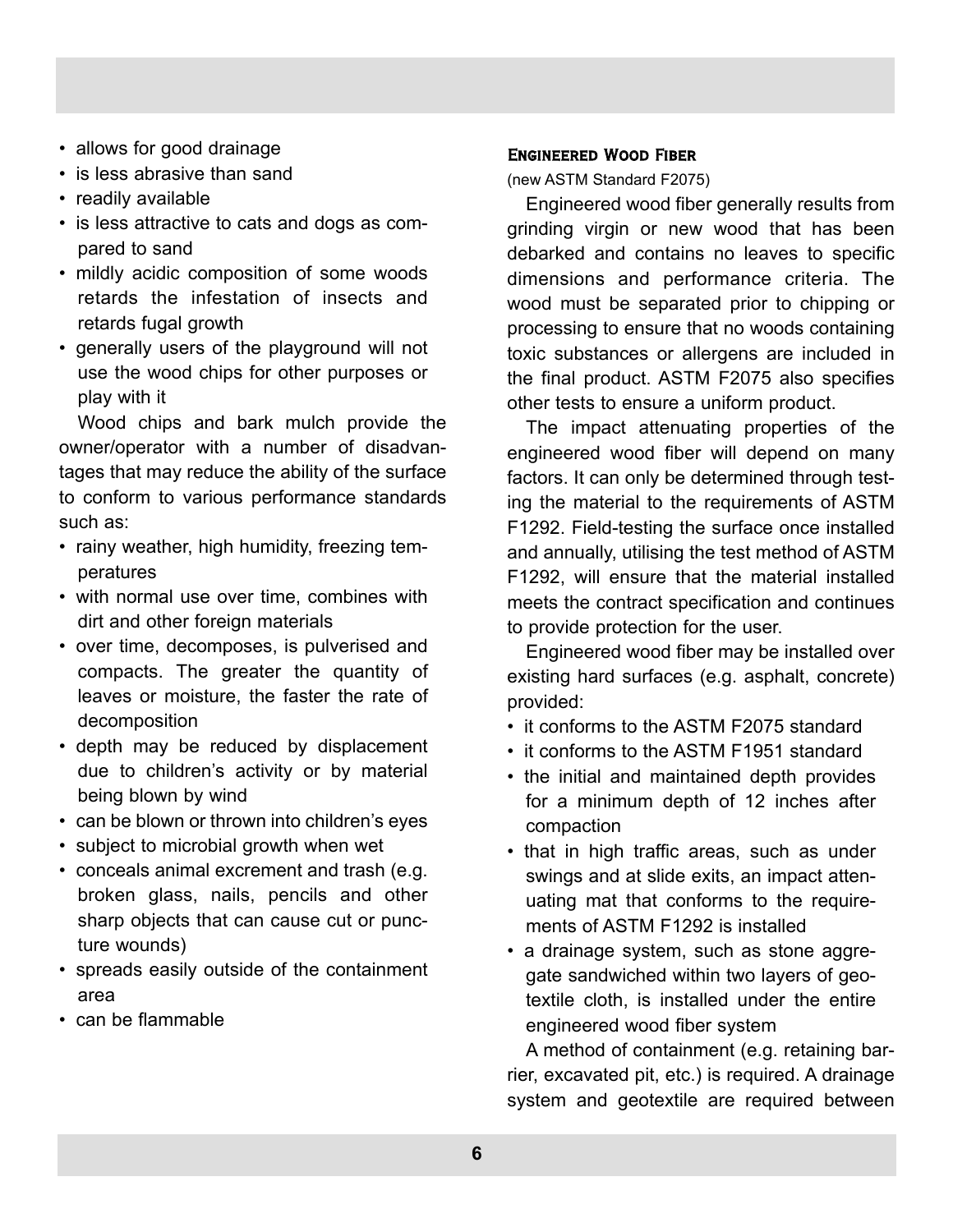the sub-base and the engineered wood fiber. Maintenance will require regular levelling, raking, grading, sifting, packing, etc. to provide adequate cover and resilience. Inspection of the surface for foreign materials is required on a regular basis. Replenishing of the surface to accommodate decomposition and compression is required. The entire material must be removed and replaced should the bulk of the surface be decomposed. Bacteria and moulds can occur as a result of a combination of decomposition, wet or damp materials, and temperatures ranging from 35F to 100F.

Engineered wood fiber provides the owner/operator with a number of advantages such as:

- easy to install
- allows for good drainage
- is less abrasive than sand
- readily available
- is less attractive to cats and dogs as compared to sand
- mildly acidic composition of some woods retards the infestation of insects and retards fugal growth
- generally users of the playground will not use the wood chips for other purposes or play with it
- must conform to ASTM F2075 engineered wood fiber standard
- must conform to the ASTM F1951 standard (accessibility)
- must conform to the ASTM F1292 standard
- is free of bark and leaves
- is less likely than other loose fill material to conceal animal excrement and trash (e.g. broken glass, nails, pencils and other sharp object that can cause cut or puncture wounds)

Engineered wood fiber provides the owner/operator with a number of disadvantages that may reduce the ability of the surface to conform to various performance standards such as:

- rainy weather, high humidity, freezing temperatures
- with normal use over time, combines with dirt and other foreign materials
- over time, decomposes, is pulverised and compacts. The greater the level of moisture, the faster the rate of decomposition
- depth may be reduced by displacement due to children's activity or by material being blown by wind
- can be blown or thrown into children's eyes
- subject to microbial growth when wet
- can conceals animal excrement and trash (e.g. broken glass, nails, pencils and other sharp object that can cause cut or puncture wounds
- spreads easily outside of the containment area
- can be flammable

## Inorganic Loose Fill Material

#### **SAND**

Sand is a naturally occurring material that will vary in texture and composition depending on the source and geographic location from which it is mined. Once mined, the raw sand is processed or manufactured to provide specific grades and classifications through washing, screening, and other actions

The impact attenuating properties of sand will depend on many factors and can only be determined through testing of the material to the requirements of ASTM F1292. Field-testing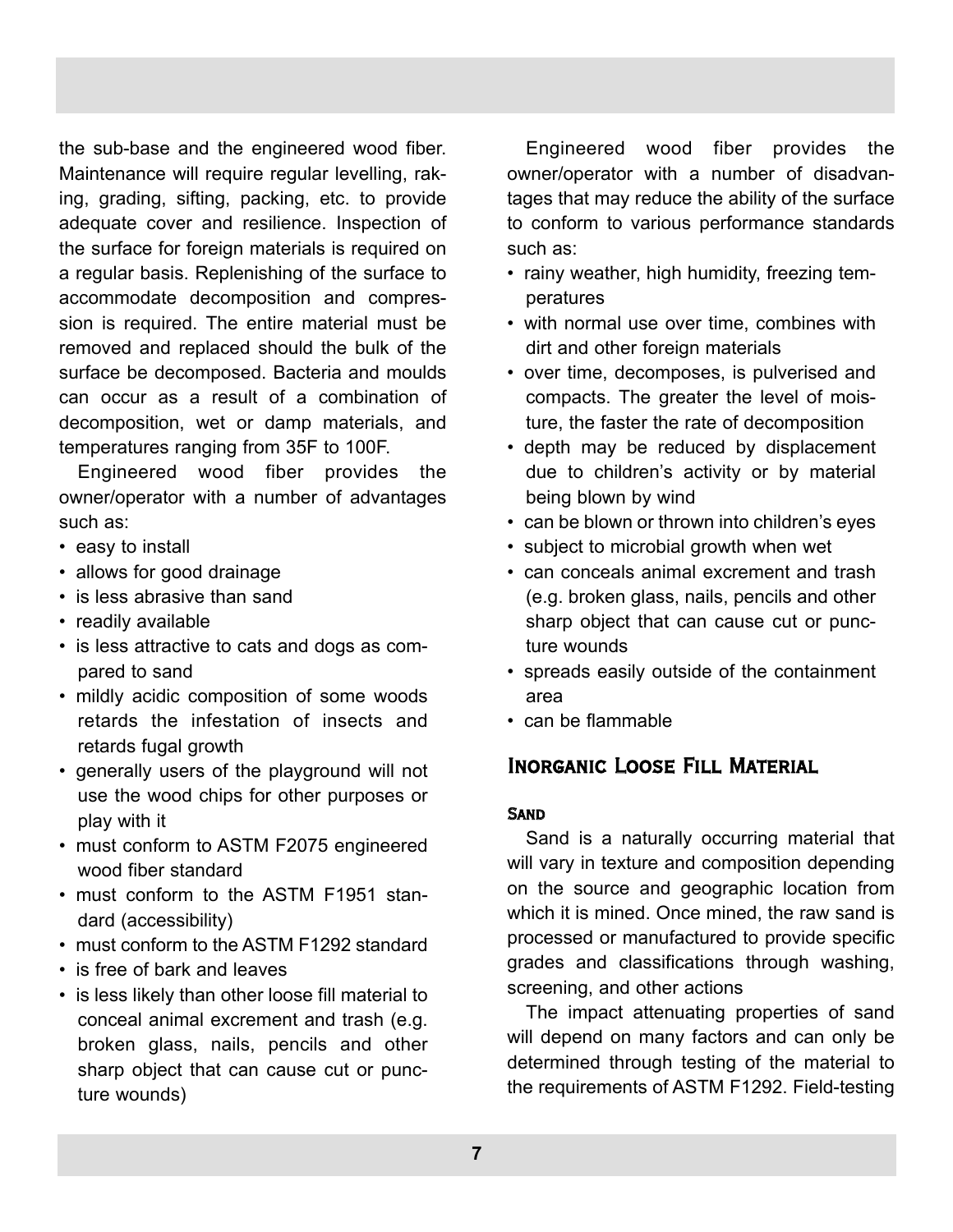the surface once installed and annually, utilising the test method of ASTM F1292, will ensure that the material installed meets the contract specification and continues to provide protection for the user.

Sand must not be installed over existing hard surfaces (e.g. asphalt, concrete). A method of containment (e.g. retaining barrier, excavated pit, etc.) is required. A drainage system and geotextile are required between the sub-base and the sand. Maintenance will require continuous levelling, raking, grading, sifting, packing, etc. to provide adequate cover and resilience. Inspection of the surface for foreign materials is required on a regular basis. Periodically the compacted sand must be turned over, loosened, and cleaned. Total replacement of the sand will be required when turning and loosening no longer provide the performance required by ASTM F1292.

Sand provides the owner/operator with a number of advantages such as:

- low initial cost
- easy to install
- does not easily support microbial growth
- readily available
- non-flammable
- not susceptible to vandalism except by contamination

Sand provides the owner/operator with a number of disadvantages that may reduce the ability of the surface to conform to various performance standards such as:

- will not meet the requirements for accessibility and the performance required by the ASTM F1951 standard
- finding sand that has passed the ASTM F1292 laboratory testing will be difficult
- rainy weather, high humidity, freezing tem-

peratures

- with normal use over time, combines with dirt and other foreign materials
- depth may be reduced by displacement due to children's activity or by material being blown by wind
- can be blown or thrown into children's eyes
- may be swallowed
- conceals animal excrement and trash (e.g. broken glass, nails, pencils and other sharp object that can cause cut or puncture wounds)
- spreads easily outside of the containment area
- small particles bind together and become less cushioning when wet; when thoroughly wet, sand reacts as a rigid material
- may be tracked onto other surfaces; when installed in conjunction with a unitary surface the fine particles can reduce the shock absorbing properties of porous unitary material. The abrasive characteristic of sand can damage most other surfaces including non-porous unitary materials and surfaces outside the playground.
- adheres to clothing

## **GRAVEL**

Gravel is a naturally occurring material that will vary in texture and composition depending upon the source and geographic location from which is mined. Once mined, the raw gravel is processed or manufactured to provide specific grades and classifications through the washing, screening and other actions. Crushed or broken gravel is unacceptable, as this material will not allow of the displacement of the particles.

The impact attenuating properties of gravel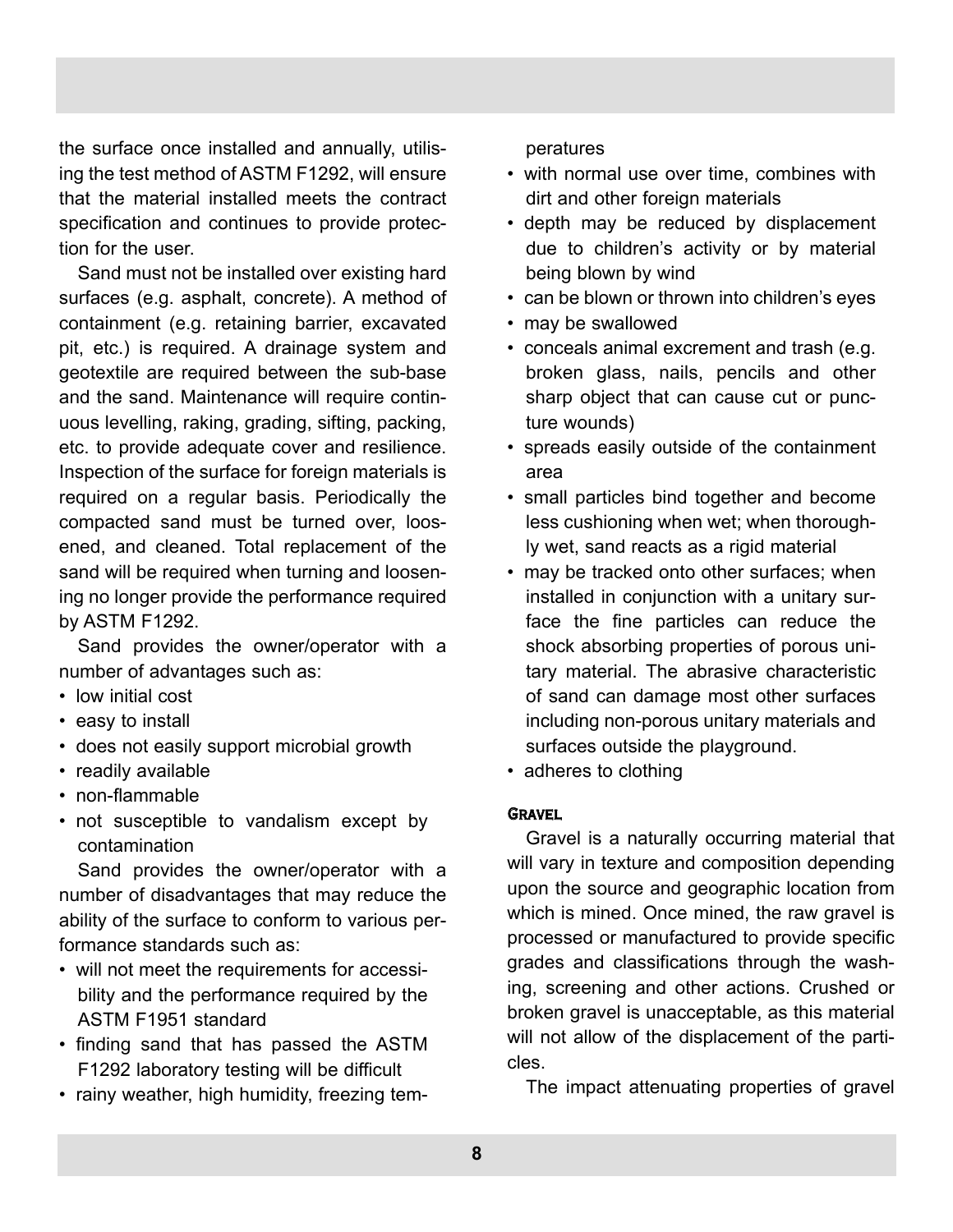will depend on many factors and can only be determined through the testing of the material to the requirements of ASTM F1292. Field-testing the surface once installed and annually, utilising the test method of ASTM F1292, will ensure that the material installed meets the contract specification and continues to provide protection for the user.

Gravel must not be installed over existing hard surfaces (e.g. asphalt, concrete). A method of containment (e.g. retaining barrier, excavated pit, etc.) is required. A drainage system and geotextile are required between the sub-base and the gravel. Maintenance will require continuous levelling, raking, grading, sifting, packing, etc. to provide adequate cover and resilience. Inspection of the surface for foreign materials is required on a regular basis. Periodically the hardened gravel must be turned over, loosened and cleaned. Total replacement of the gravel will be required when turning and loosening no longer provides the performance required by the ASTM F1292 standard.

Gravel provides the owner/operator with a number of advantages such as:

- low initial cost
- easy to install
- does not easily support microbial growth
- readily available
- non-flammable
- not susceptible to vandalism except by contamination
- gravel is less attractive to animals than sand

Gravel provides the owner/operator with a number of disadvantages that may reduce the ability of the surface to conform to various performance standards such as:

- will not meet the requirements for accessibility and the performance required by the ASTM F1951 standard.
- rainy weather, high humidity, freezing temperatures
- with normal use over time, combines with dirt and other foreign materials
- depth may be reduced by displacement due to children's activity
- can be thrown into children's eyes
- may be swallowed
- may become lodged in bodily openings such as nose and ears
- conceals animal excrement and trash (e.g. broken glass, nails, pencils and other sharp object that can cause cut or puncture wounds)
- spreads very easily outside of the containment area
- small particles bind together and become less cushioning and forms hard pan
- may be tracked onto other surfaces. When on other hard surfaces, the rolling nature of the gravel can be a contributor to slipfall injuries.
- difficult to walk on

## Shredded Tires

Shredded tire materials are the result of grinding, buffing or crushing the whole tire or any part of the tire. The tire particle must not contain any metals or foreign contaminants. Some processing techniques provide for the pigmenting of the outside of the black rubber; this must be non-toxic and contain no allergens such as latex.

The impact attenuating properties of the shredded tires will vary depending upon the process, shape and particle size of the product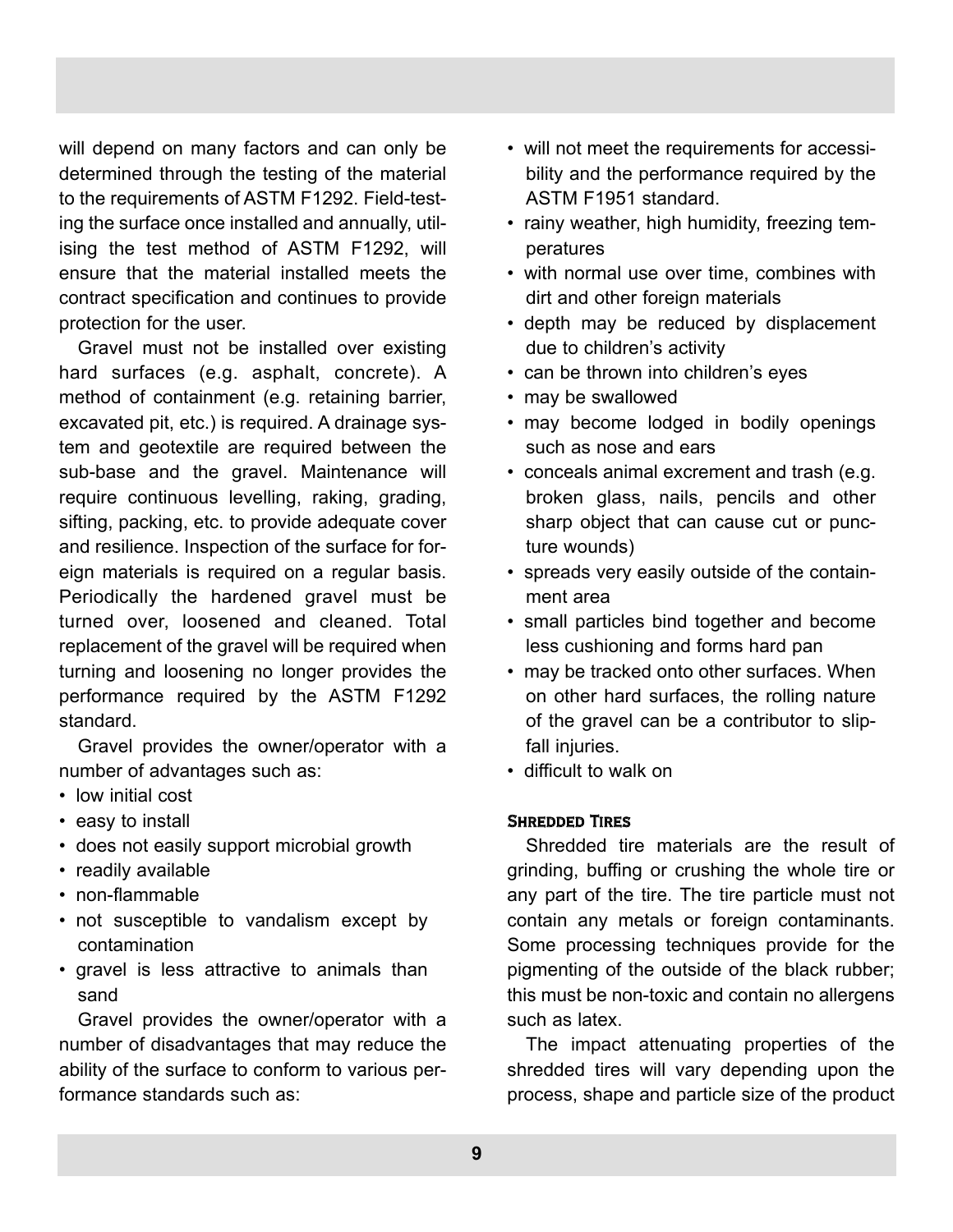and can only be determined through testing the material to the requirements of ASTM F1292. Field-testing the surface once installed and annually, utilising the test method of ASTM F1292, will ensure that the material installed meets the contract specification and continues to provide protection for the user.

Shredded tires must not be installed over existing hard surfaces (e.g. asphalt, concrete). A method of containment (e.g. retaining barrier, excavated pit, etc.) is required. A drainage system and geotextile are required between the sub-base and the shredded tire. Maintenance will require continuous levelling, raking, grading, sifting, packing etc. to provide adequate cover and resilience. Inspection of the surface for foreign materials is required on a regular basis. Periodically the shredded tires must be turned over, loosened and cleaned.

Shredded Tires provide the owner/operator with a number of advantages such as:

- easy to install
- not abrasive
- does not easily support microbial growth
- not susceptible to vandalism except by contamination

• less attractive to animals than sand Shredded tires provide the owner/operator with a number of disadvantages that may reduce the ability of the surface to conform to various performance standards such as:

- will not meet the requirements for accessibility and the performance required by the ASTM F1951 standard
- may contain wires or other metal components
- depth may be reduced by displacement due to children's activity or by material being blown by wind
- can be blown or thrown into children's eyes
- may be swallowed
- may contain lead and other toxins
- small or dust sized particles may enter and remain in lungs
- when wet, small particles will stick to clothing and skin
- may become lodged in bodily openings such as nose and ears
- conceals animal excrement and trash (e.g. broken glass, nails, pencils and other sharp object that can cause cut or puncture wounds)
	- •spreads easily outside of the containment area
- difficult to walk on

## Inorganic Unitary Materials

### Mats or Tiles

Mats or tiles are generally the result of the combination of a chemical binder and rubber filler product. The mats or tiles can be manufactured using any of a combination of heat, pressure or ambient application of a mixture within a form or mould. The mats or tiles can appear to be monolithic in a single or multiple layer system or have a support or leg structure combined with a firm top. Mats or tiles can be porous or nonporous to water. Pigmentation of the surface can be provided through the pigmentation of the binder holding the rubber particles or utilising colored rubber particles or chips. Mats or Tiles are manufactured in various thicknesses, length, and width depending upon the properties desired by the manufacturer.

The impact attenuating properties of the mats or tiles will vary depending on the partic-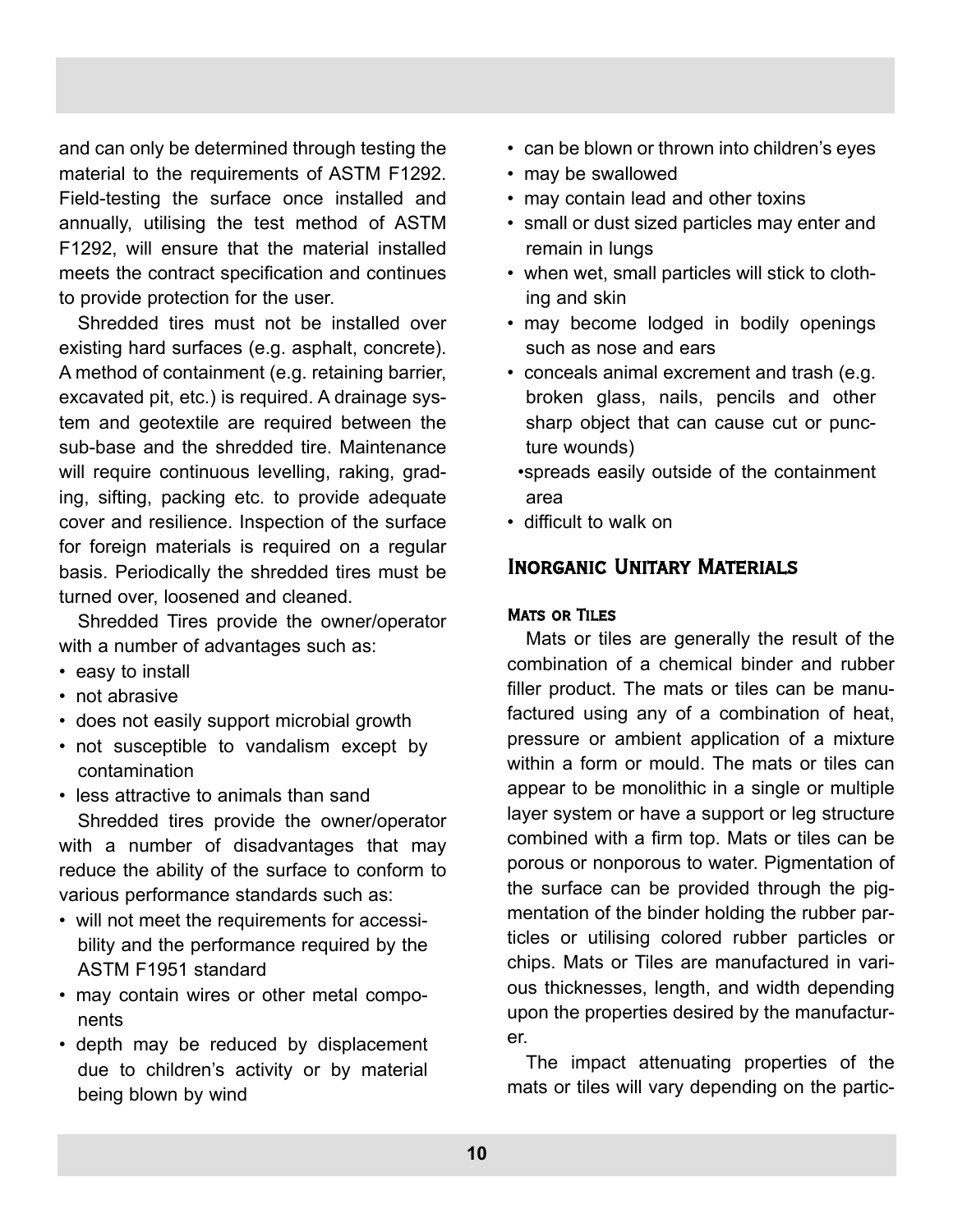ular product and can only be determined through testing of material to the requirements of ASTM F1292. Field-testing the surface once installed and annually, utilising the test method of ASTM F1292, will ensure that the material installed meets the contract specification and continues to provide protection for the user.

Mats or tiles can be installed over a variety of bases from compacted crushed granular to a hard surface (e.g. asphalt, concrete). They are on occasion installed within a loose fill material to reduce compaction or disruption of the loose fill materials in high traffic, repeated impact and entrance areas. The manufacturer's procedure as to the base preparation must be followed for each particular mat or tile. The installation procedure may be such as to provide for installation by the owner/operator or specialised labour. In addition, methods of fixing the mats or tiles (bonding, pins, interlocking edges, anchors etc) will be specified by the manufacturer and adhered to. The maintenance of mats or tiles can consist of the removal of large debris with sweeping or blowing, while the removal of smaller particles such as sand from porous mats or tiles will require mechanical cleaning such as a vacuum. For some mats or tiles, snow can be removed mechanically and de-icing materials can be used as per the manufacturer's recommendations. When a mat or tile has lost its effectiveness to attenuate impact as a result of degradation or contamination, the affected area will have to be removed and replaced.

Mats or tiles provide the owner/operator with a number of advantages such as:

- low maintenance
- easy to clean
- consistent shock absorbency
- material not displaced by children during play activities
- generally low life cycle costs
- good footing (depends on surface texture)
- harbor few foreign objects
- generally no retaining edges required
- accessible to people with disabilities Mats or tiles provide the owner/operator with

a number of disadvantages that may reduce the ability of the surface to conform to various performance standards such as:

- initial cost is relatively high
- base materials may be critical for thinner materials
- often must be used on almost smooth uniform surfaces without deviation in slope
- may be flammable
- subject to vandalism (e.g. ignited, defaced, cut)
- may curl up and cause tripping
- may shrink and cause the accumulation of dirt and debris that does not absorb impact
- may become hard over time as a result of environmental degradation. This would mean a total removal and replacement and the associated costs unless covered by warranty or insurance
- some designs are susceptible to frost damage.
- location of seams, anchors and other fasteners may not attenuate impact to the same degree as the balance of the mat or tile
- mechanical fasteners or anchors can become dislodged and present a hazard to the user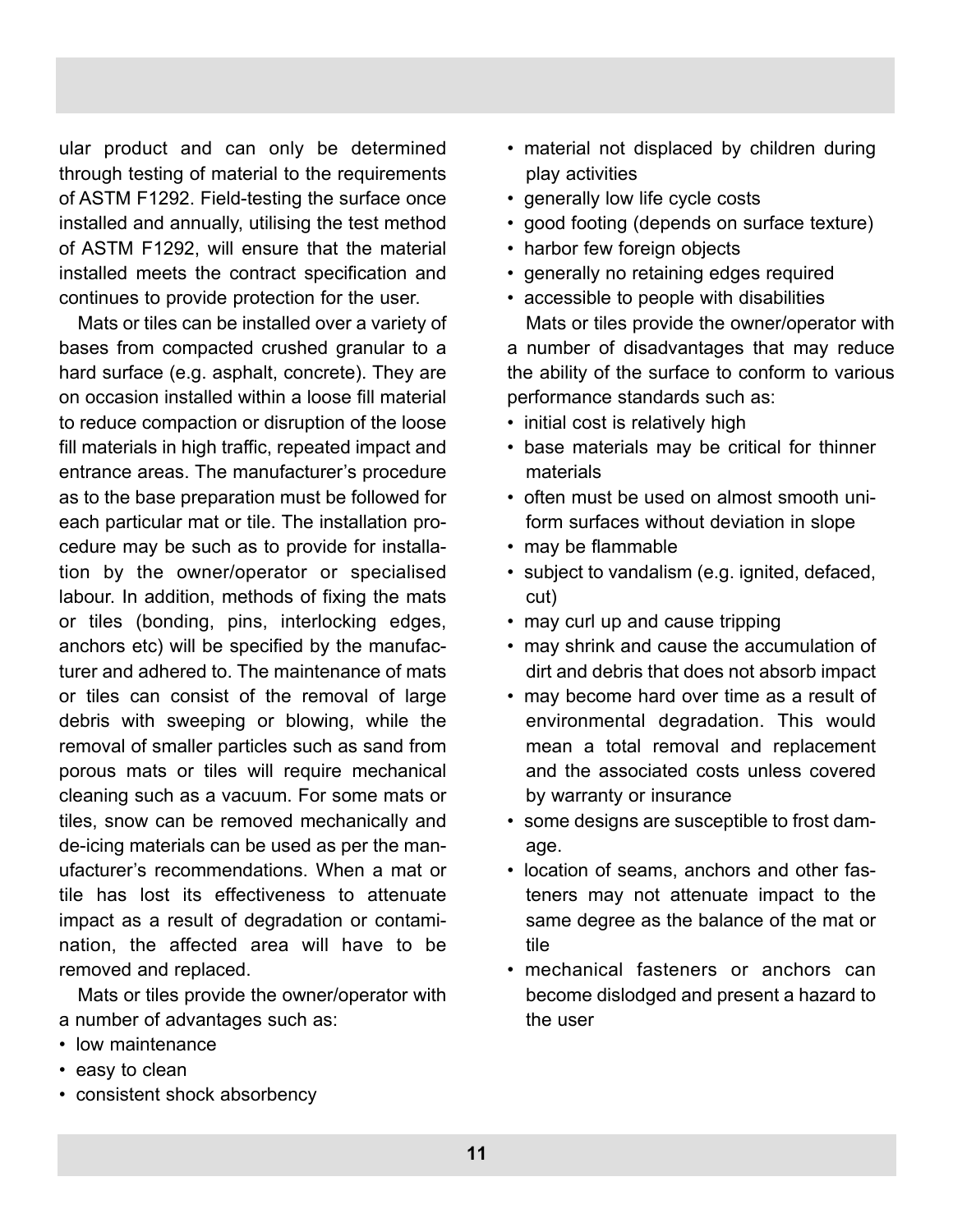#### Poured-in-Place

Poured-in-place surface is generally the result of the combination of a chemical binder and rubber filler product. The poured-in-place surface can be manufactured using single or multiple layers of materials and binders and generally are monolithic. Poured-in-place surfaces are generally porous, however can be nonporous to water through the application of a non-porous material. Pigmentation of the surface can be provided through the pigmentation of the binder holding the rubber particles or utilising colored rubber particles or chips. Pouredin-place surfaces are manufactured in various thicknesses depending upon the properties desired by the manufacturer.

The impact attenuating properties of the Poured-in-place surfaces will vary depending upon the particular chemistry, components, installation technique, etc and can only be determined through testing of material to the requirements of ASTM F1292. Since the playground site is also the site of manufacture, inconsistencies can develop in the installation process, providing for detrimental variation in performance. The owner/operator may be best served with the site testing of the surface to confirm compliance. Field-testing the surface once installed and annually, utilising the test method of ASTM F1292, will ensure that the material installed meets the contract specification and continues to provide protection for the user.

Poured-in-place surfaces can be installed over a variety of bases from compacted crushed granular to a hard surface (e.g. asphalt, concrete). Poured-in-place surfaces can also be made to conform to slopes and other shapes provided in the play environment.

They are on occasion installed within a loose fill material to reduce compaction or disruption of the loose fill materials in high traffic, repeated impact and entrance areas. The manufacturer's procedure as to the base preparation must be followed for each particular poured-in-place surface. The installation procedure is almost always through specialised labour and equipment. The maintenance of the poured-in-place surface can consist of the removal of large debris with sweeping or blowing, while the removal of smaller particles such as sand from the porous surface will require mechanical cleaning such as a vacuum. For some pouredin-place surfaces, snow can be removed mechanically and de-icing materials can be used as per the manufacturer's recommendations. When a poured-in-place surface has lost its effectiveness to attenuate impact as a result of degradation or contamination, the affected area will have to be removed and replaced.

Poured-in-place surfaces provide the owner/operator with a number of advantages such as:

- low maintenance
- easy to clean
- consistent shock absorbency
- material not displaced by children during play activities
- generally low life cycle costs
- does not require smooth uniform surfaces without deviation in slope
- good footing (depends on surface texture)
- harbor few foreign objects
- generally no retaining edges required
- accessible to people with disabilities

Poured-in-place surfaces provide the owner/operator with a number of disadvantages that may reduce the ability of the surface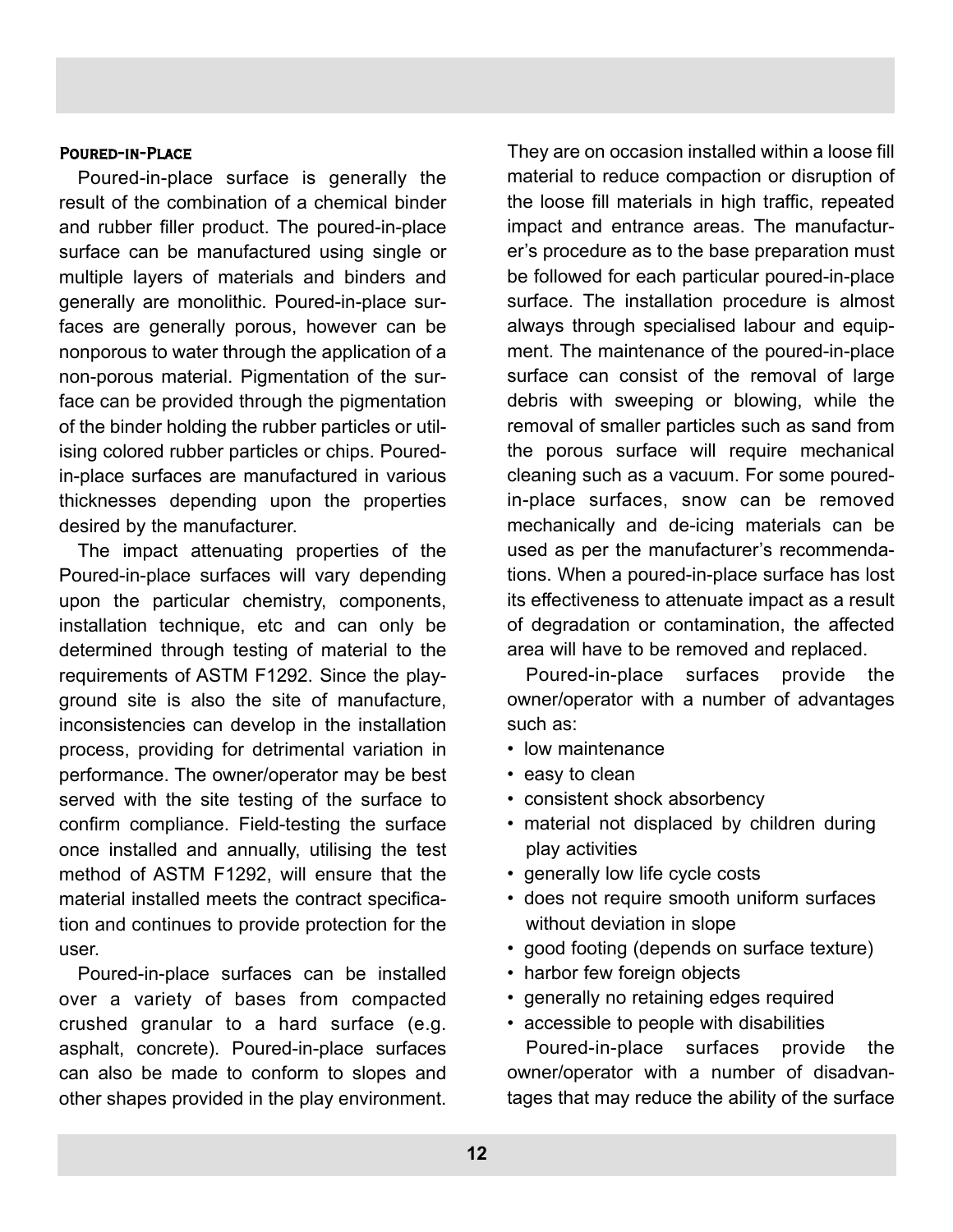to conform to various performance standards such as:

- initial cost is relatively high
- base materials may be critical for thinner materials
- may be flammable
- subject to vandalism (e.g. ignited, defaced, cut)
- may shrink and cause the accumulation of dirt and debris that does not absorb impact at edges
- may become hard over time as a result of environmental degradation. This would mean a total removal and replacement and the associated costs unless covered by warranty or insurance
- some designs are susceptible to frost damage.

## Combination Inorganic Loose Rubber Fill and Tile or Poured-in-place

Combination inorganic loose fill and tile or poured-in-place surfaces are generally the result of the combination of a chemical binder and rubber filler product laid over a layer of loose shredded tires. Combination inorganic loose rubber fill and tile or poured-in-place surfaces are generally the result of laying an appropriate depth of rubber granules or shreds covered by a plastic matting, tile or poured-inplace top as previously described. They are generally porous, however can be nonporous to water through the application of a nonporous material. Pigmentation of the surface can be provided through the pigmentation of the binder holding the rubber particles or utilising colored rubber particles or chips. Combination inorganic loose fill and tile or poured-in-place surfaces are manufactured in various thicknesses depending upon the properties desired by the manufacturer.

The impact attenuating properties of the combination inorganic loose fill and tile or poured-in-place surfaces will vary depending upon the particular chemistry, components, installation technique, etc and can only be determined through testing the material to the requirements of ASTM F1292. Since the playground site is also the site of manufacture, inconsistencies can develop in the installation process, providing for detrimental variation in performance. Field-testing the surface once installed and annually, utilising the test method of ASTM F1292, will ensure that the material installed meets the contract specification and continues to provide protection for the user.

Combination inorganic loose fill and tile or poured-in-place surfaces cannot have the loose fill components installed over a hard surface (e.g. asphalt, concrete) whereas the tile or poured-in-place surface can be installed over a hard surface (e.g. asphalt, concrete). The installation procedure is almost always through specialised labour and equipment. The maintenance of the combination inorganic loose fill and tile or poured-in-place surface can consist of the removal of large debris with sweeping or blowing, while the removal of smaller particles such as sand from porous is extremely difficult. When a poured-in-place surface has lost its effectiveness to attenuate impact as a result of degradation or contamination, the affected area will have to be removed and replaced. Movement and displacement of the loose fill material as a result of activity or subjection to water will require the removal of the topping materials and reinstallation of the system.

Combination inorganic loose fill and tile or poured-in-place surfaces provide the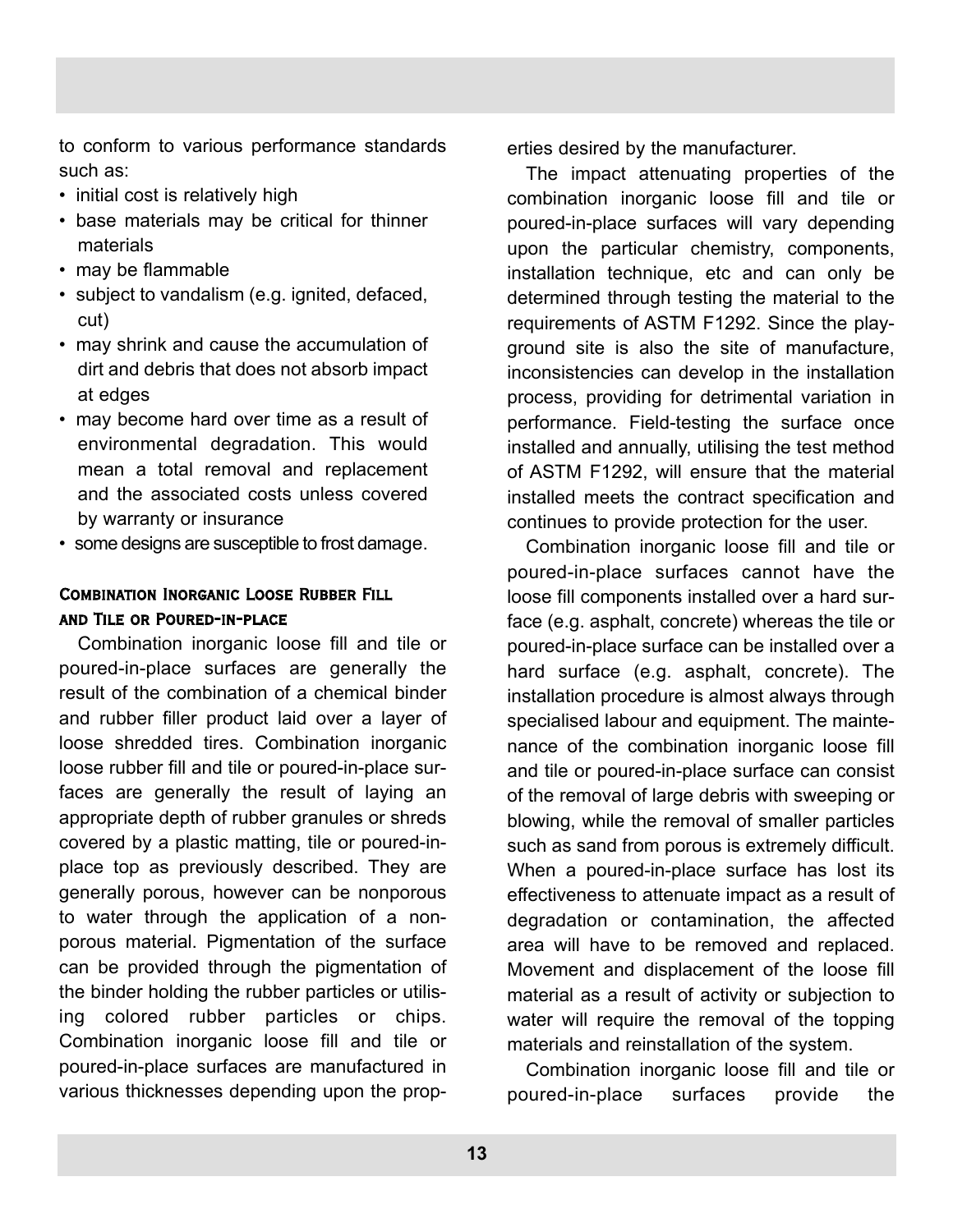owner/operator with a number of advantages such as:

- lower initial cost to poured-in-place or mats or tiles
- consistent shock absorbency provided the loose material stays in place
- generally low life cycle costs
- good footing (depends on surface texture)
- harbor few foreign objects
- accessible to people with disabilities provided it remains smooth; ask for test results

Combination inorganic loose fill and tile or poured-in-place surfaces provide the owner/operator with a number of disadvantages that may reduce the ability of the surface to conform to various performance standards such as:

- initial cost is relatively high
- loose fill material can be displaced by children during play activities
- sub-base materials may be critical for thinner materials
	- •may be flammable
- subject to vandalism (e.g. ignited, defaced, cut)
- surface layer may shrink and cause the accumulation of dirt and debris that does not absorb impact at edges
- generally retaining edges required
- may become hard over time as a result of environmental degradation
- some designs are susceptible to frost damage
- loose fill material can shift, requiring reinstallation

## In-The-Can Inorganic Surfaces

There has of late been a development of inorganic surfacing materials that consist of a rubber crumb component premixed with a binding agent that is intended for installation by the purchaser. In most cases, the manufacturer of the product provides installation instructions as to thickness and some other techniques. Since this system, as with any poured-in-place system, requires special installation techniques and skilled labour, it is not recommended for use by the inexperienced person. Duplication of original manufacturer's result will be difficult in the field. These products are typically best suited to repairs or small additions to pouredin-place surfaces that are known to comply with the ASTM F1292 through the use of field testing.

In-the-can inorganic surfaces provide the owner/operator with a number of advantages such as:

- lower initial cost to having a specialist in poured-in-place or mats or tiles perform a repair
- consistent shock absorbency provided the installation procedures are meticulously followed
- generally low life cycle costs
- good footing (depends on surface texture)
- harbor few foreign objects
- accessible to people with disabilities provided it remains smooth

In-the-can inorganic surfaces provide the owner/operator with a number of disadvantages that may reduce the ability of the surface to conform to various performance standards such as:

• initial cost is relatively high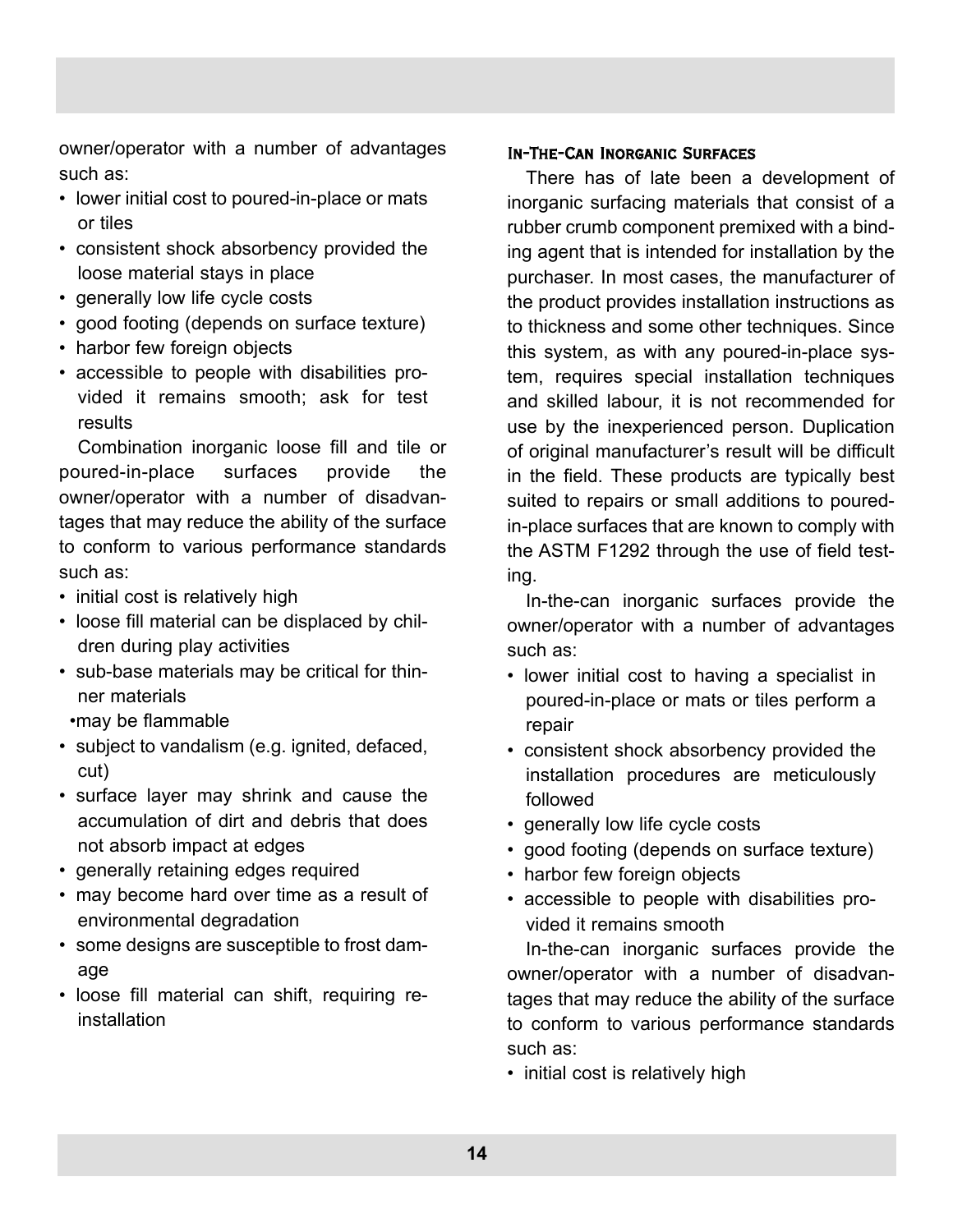## Performance Requirements for Protective Surfacing

- sub-base materials may be critical for thinner materials
- may be flammable
- surface layer may shrink and cause the accumulation of dirt and debris that does not absorb impact at edges
- may become hard over time as a result of environmental degradation

## Considerations regarding Advantages and Disadvantages

As with any product, playground protective surfacing systems must be considered on their merits. At each stage of selection, specification, acquisition, installation, maintenance, and repair, there will be costs that must be balanced with the advantages and disadvantages of the surface system or combination of systems.

Through careful specification, monitoring of the installation, and warranties, the owner/operator can shift some of the potential pitfalls and issues that can be related to premature replacement or liability to the manufacturer/supplier/installer.

oth the CPSC Handbook for Public<br>Playground Safety and the ASTM<br>F1487 require that the playground<br>protective surface conform to the requirements Playground Safety and the ASTM F1487 require that the playground protective surface conform to the requirements and test methods of ASTM F1292. This standard was originally published as ASTM F1292- 91. The most recent version is ASTM F1292- 99. The highlights of the standard are:

- two test methods ASTM F355, Procedure C and the Free Fall Test Method.
- two types of tests the three-temperature laboratory test and field testing surfaces at ambient temperature
- two forces measured Gmax and HIC
- three heights to be considered Critical, Drop and Fall

A summary of the ASTM F1292 is found in section 5 as follows:

Representative playground surface systems or surfacing material samples, or both, are tested in accordance with Test Method F355 or the free fall test method described in Annex A.1. Conduct laboratory tests at various drop heights and test temperatures. Conduct the field tests at the drop height specified and at the ambient temperature of the site within a specified range. The laboratory test method will determine the maximum drop height at which the g-max does not exceed 200 or the HIC does not exceed 1000. The field test method will determine the g-max and the HIC from the drop height specified by the initial owner/operator at the ambient temperature of the test.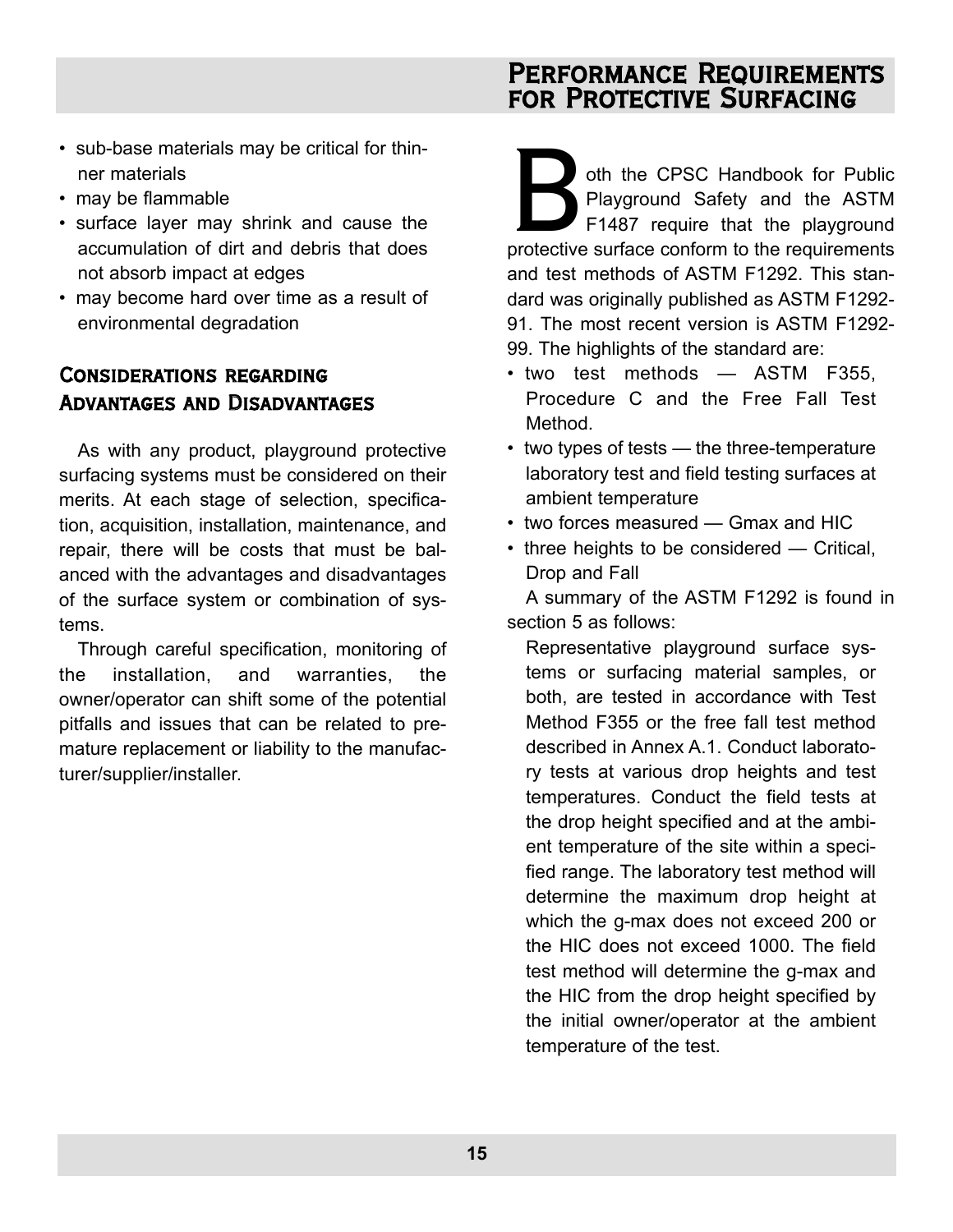## The Test Methods

The traditional test was based on the method in ASTM F355 Procedure C, which consists of a head-shaped metal headform mounted to a rail or guide wires. The headform is connected to special electronic equipment that records and generates the results of the test. This instrumentation is extremely cumbersome and is very expensive to transport to a site and perform a field test. During the 1990s, a portable test instrument was developed, tested, refined, and accepted as equivalent to F355, Procedure C. As a matter of fact, a round-robin comparison in six laboratories across North America between the two test methods indicates that the results of the Free Fall Test Method are both more repeatable and reproducible than the F355, Procedure C. A summary of the round robin results is published in section 15 of the ASTM F1292-99.

The free fall test method provides a portable instrument that allows the owner/operator to readily test surfaces at the time of installation and during its life. Contractual requirements can be confirmed and warranty commitments enforced. Loose fill materials are more readily maintained when those responsible for maintenance can perform benchmark testing. The instrumentation is easily transported to the scene of an injury to record site information close to the time that the injury occurred.

#### Types of Tests and Performance

Section 4 of the ASTM F1292 describes two specific styles of tests, the conditions, and the performance requirements for the surface being tested. It also stipulates the action to be taken when the surface does not meet the requirements of the standard.

This is a very important section for the owner/operator because it sets out the obligations that must be fulfilled both prior to the installation and during the life of the playground. That includes the owner/operator's obligation to specify the height from which the drop is to be made for each playground surface system and playground site. Failure to comply with this section could be a significant source of liability.

Section 4.1 requires that "all surface systems must be tested in accordance with the performance requirements in 4.2", the laboratory test. This section contains two key words for the owner/operator: all and must. There are no exemptions or exceptions.

Furthermore, ASTM F1487 Section 13.3 (Records) requires that "the owner/operator shall establish and maintain detailed installation…. records." The results of the laboratory tests performed on the surface under the play equipment will be the first record that is required. Other details that should be recorded include any available description of the surface system from the manufacturer/supplier catalogues that would help to identify it. The description of the surface system —as delivered — must conform specifically to the description of the materials tested.

For loose fill materials, descriptive detail should include information such as the type of material (sand, pea gravel, etc.), sieve curve analysis of the materials, source of materials, specific weight, percentage fines. Other information specific to material such as with loose rubber would include whether the materials are from recycled tires or industrial waste and the percentage and chemical make-up of the rub-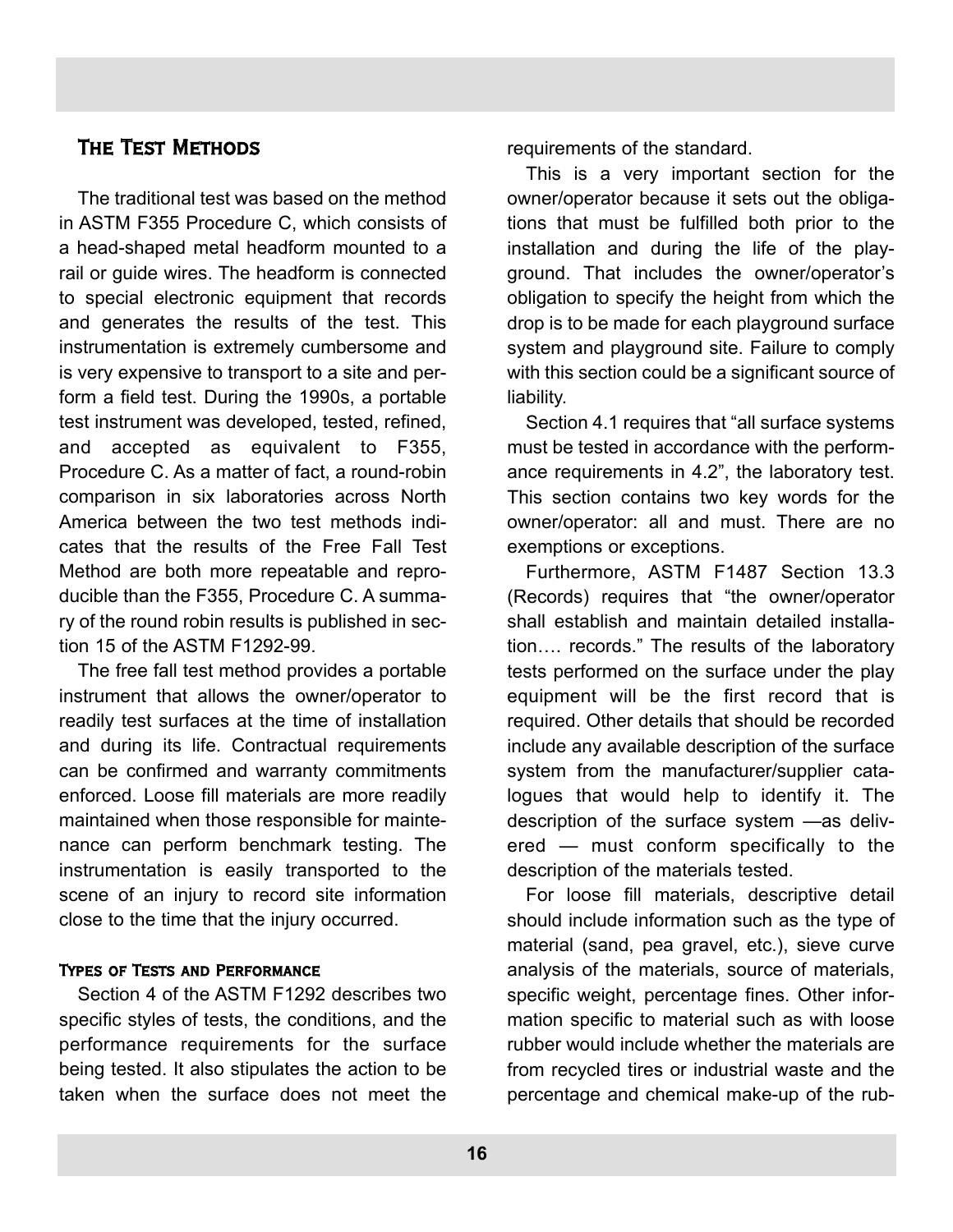ber provided. In some cases, recycled rubber containing a latex component will be critical to those with latex allergies. For pea gravel, the fact that it is washed and the maximum and minimum particle size are important. The latter is also true for sand surfaces.

For synthetic surfaces, assurances that the raw materials — binders, rubber crumb, and other components — are identical to those used in the tested samples should be included.

For mats, a description of the thickness of the structure top compared to legs must be recorded as well as a description of the mechanical structure of the mat. This could be the shape, size, and layout of the support legs. In some cases, records should include the size of the rubber, the source of rubber (recycled or new materials), chemistry of the rubber (SBR, latex, Butyl, EPDM, etc.), type of particle (shreds, buffings or crumb). Changes in any or all of these components will have an affect on the outcome of the test results for the product in which they are used.

For poured-in-place systems, the same component information must be provided as well as the assurance that the installation labour has been trained to exactly duplicate what has been provided in the samples submitted for laboratory testing.

These issues raise the reason for the recommendation in Section 4.1 of the ASTM F1292 Standard that "surfaces may also be tested in accordance with 4.3." This is the field test at ambient temperature. It allows the owner/operator the opportunity to fulfil the requirement in ASTM F1487 Section13.3 for detailed records of installation and inspection.

### Laboratory Testing

As discussed above, ASTM F1292 Section 4.2 stipulates that:

"When tested in accordance with Test Method F355 or the free fall test method in Annex A1, using an average of the last two of three drops, no value shall exceed 200 g-max or 1000 HIC for laboratory tests at temperatures of 30, 72, and 120°F (-1, 23, and 49°C), respectively."

At least nine samples are delivered in a prescribed size. Loose fill systems are tested in a box that is 18"x 18" x a depth sufficient to hold the materials in the box during the test. For non-loose fill materials, the minimum sample size is 12" x 12" x the thickness of the system to be installed. In addition, the samples shall be representative of the way they are to be found in the playground, "including seams, partitions, corners and fasteners, or other areas that may result in less than optimal impact characteristics."

Each sample is preconditioned at 50±10% relative humidity and 72±5° F for a minimum of 24 hours. The samples are then tested at three temperatures, 30, 72 and 120°F after conditioning at that temperature for a minimum of four hours.

The impact tests are carried out to a maximum drop height in one-foot increments, provided that neither the Gmax exceeds 200 nor the HIC exceeds 1000. Tests are performed at one foot above and below this maximum drop height. Three drops are performed at each incremental drop height. The drop height at which either the Gmax exceeds 200 or the HIC exceed 1000 at any of the three temperatures is the critical height for the surfacing system. This is a key measure for the manufacturer,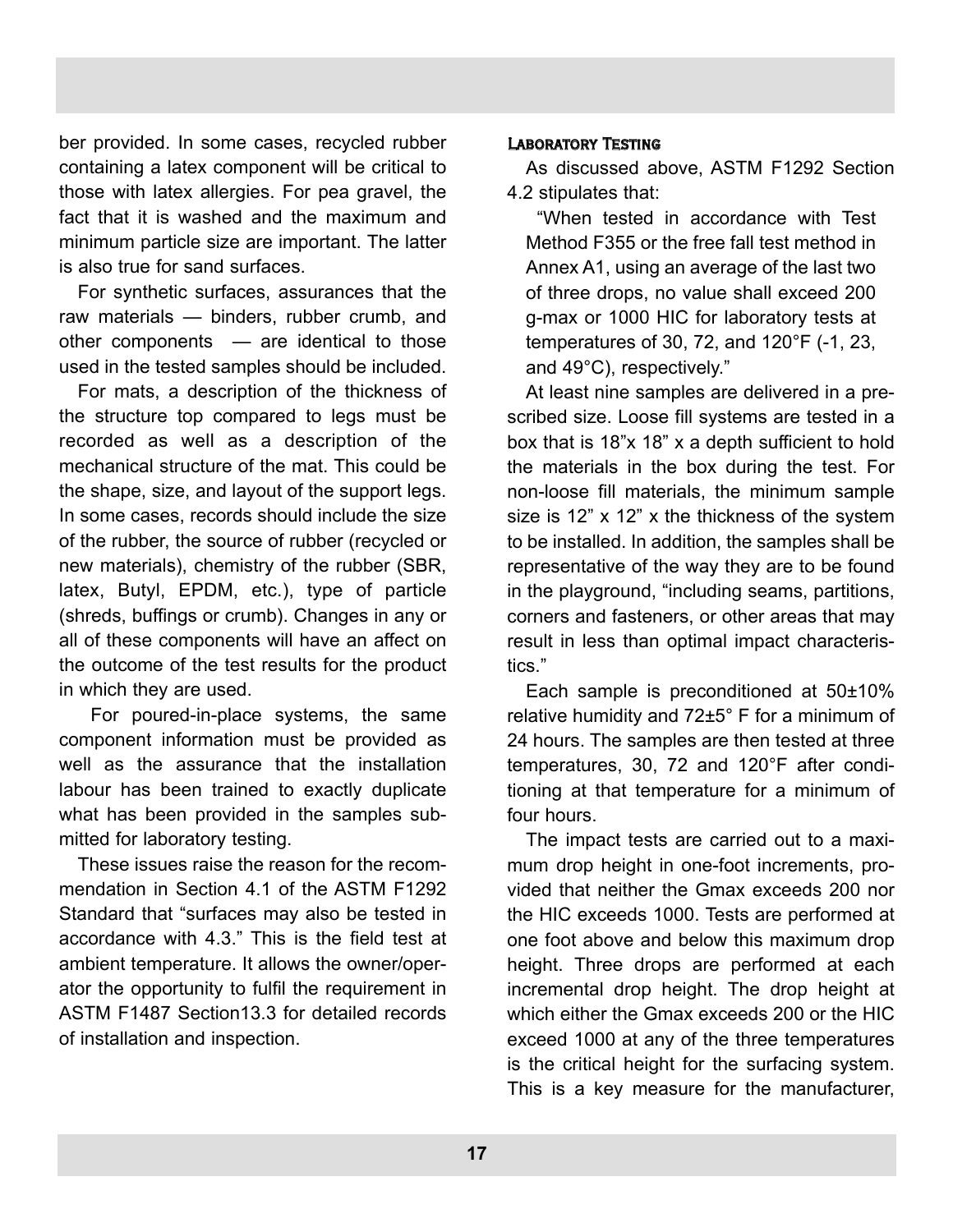supplier, installer, and the owner/operator since a head impact with greater forces could result in a life-threatening injury.

The laboratory test results will provide the critical height for the surface system. When due diligence is applied, no part of the structure that is determined to be the potential location from which a child could fall shall exceed the critical height of the surfacing system.

#### Field Testing

The field test differs from the laboratory test in a number of respects. The most important is that it determines the Gmax and HIC for the surfacing system from the drop height originally stipulated by the owner/operator prior to purchase. This test is to be performed at the ambient temperature at the time of the test without any preconditioning of the area for temperature, humidity or compaction.

The field test is important in that it provides the owner/operator with a number of opportunities. The first is to confirm that the contractual obligation regarding the performance of the materials purchased is greater or equal to the performance specified in the contract and can be recorded. The second is to provide maintenance staff with the opportunity to see how the surface system should be maintained to provide adequate performance. Thirdly, annual testing can go a long way to meeting the requirements set out in ASTM F1292, ASTM F1487, and the CPSC Document 325. A fourth opportunity is for the owner/operator to determine compliance to warranty performance where this forms part of the warranty.

The field test is performed at ambient temperature at the time of the test. The temperature of the surface is recorded. In Northern areas, this could mean that the surface temperature is well below that of the lower laboratory test temperature. In southern areas or areas of high solar radiation, the surface temperature could exceed the laboratory high temperature threshold. For the field test, this has no bearing on the collection or recording of data. There must also be no preconditioning of the surface and, specifically, the person performing the test shall select impact sites that include areas displaying less than optimum impact characteristics. The test generally is to determine failures, should there be any at the playground location. Therefore, areas of high traffic, compressed or worn materials, or areas containing seams, partitions, corners and fasteners/anchors are to be sought out.

For the field test, a minimum of three locations at each playground are tested. At each location, three drops are performed from the height specified by the original owner/operator. The Gmax, HIC, and velocity at the point of impact are determined and recorded. The Gmax and HIC results for the last two of the three drops for each value are averaged and the Gmax and HIC for the location are determined. The velocity reading is important in determining that the velocity and the theoretical velocity do not vary by more than ±0.5 ft/s at the drop height used.

#### Results of the Field Tests

For interpretation of the results of the field test, ASTM F1292Section 4.4 provides that "the surface system should be made to comply or the playground equipment on the surface should not be used until the surface complies" when the test is performed at ambient temperature and the results exceeds 200 Gmax or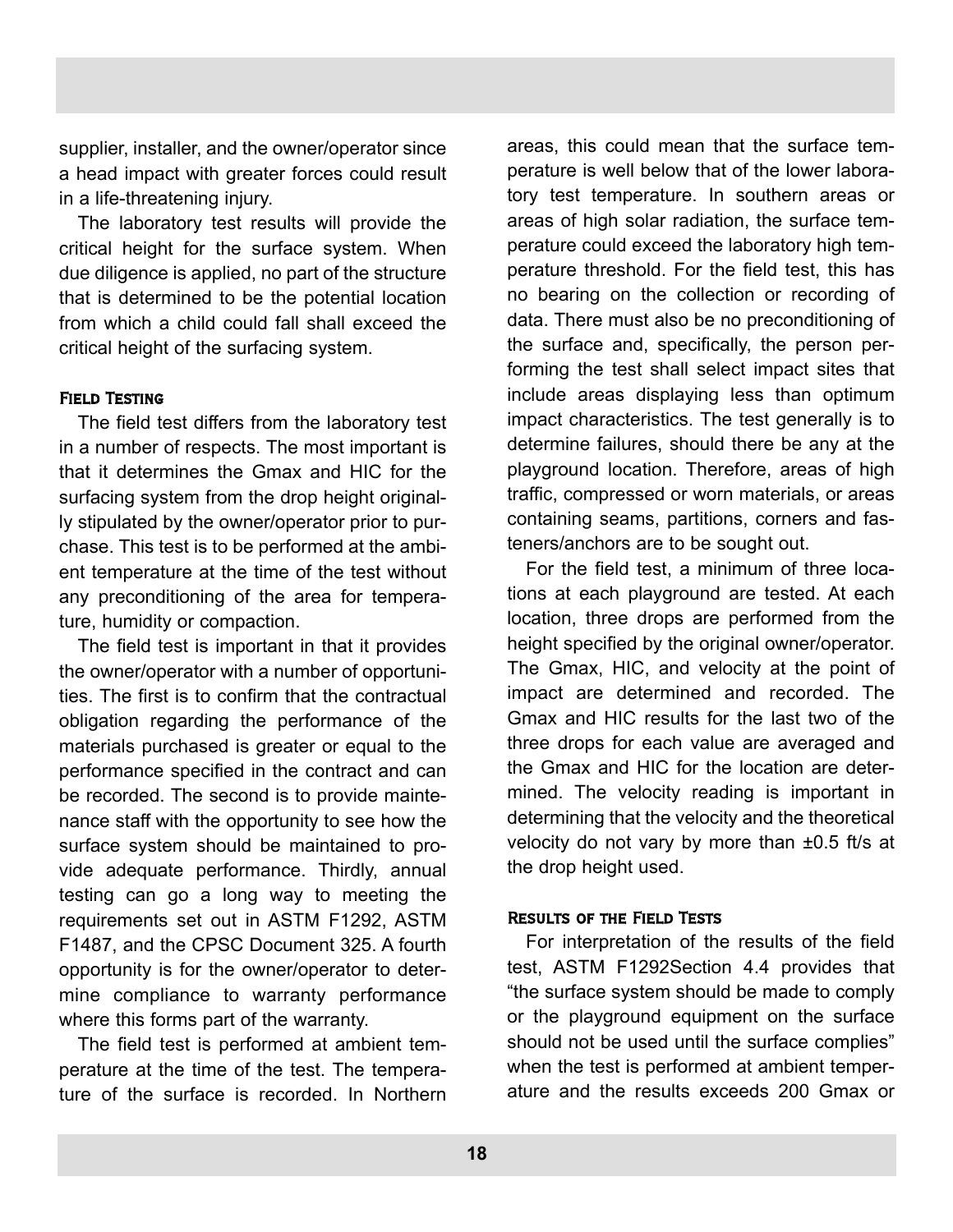1000 HIC at the height specified by the owner/operator. The reasons for the failure could include frozen and winter conditions; however, the standard does not make any exception for these circumstances. This becomes a matter of risk management and the exercise of professional judgement as to how to take a playground structure out of service. This will b a consideration for all owners and operators where freezing is a fact of life.

In any event, a failure of the field test means owner will be required to take action. This should include closing the playground until the surface can be maintained or replaced. Failure to do so could place the user at risk and raise the exposure to liability for the owner/operator. Where it is determined that the surfacing system must be replaced, the Field Test Procedure can be used to map the specific areas that would be the subject of the replacement. This can reduce the cost of the replacement, as the entire area would be otherwise replaced. Follow-up testing is to be used to determine that the playground surfacing system from the drop height as originally determined does conform to the requirements of the Standards. Detailed records of the process are to be made and kept.

It is important that all repairs or replacements that do not cover the entire playground be made with original materials and by the original manufacturer/supplier. Failure to do this may cause contamination of or conflict with the existing or replacement materials.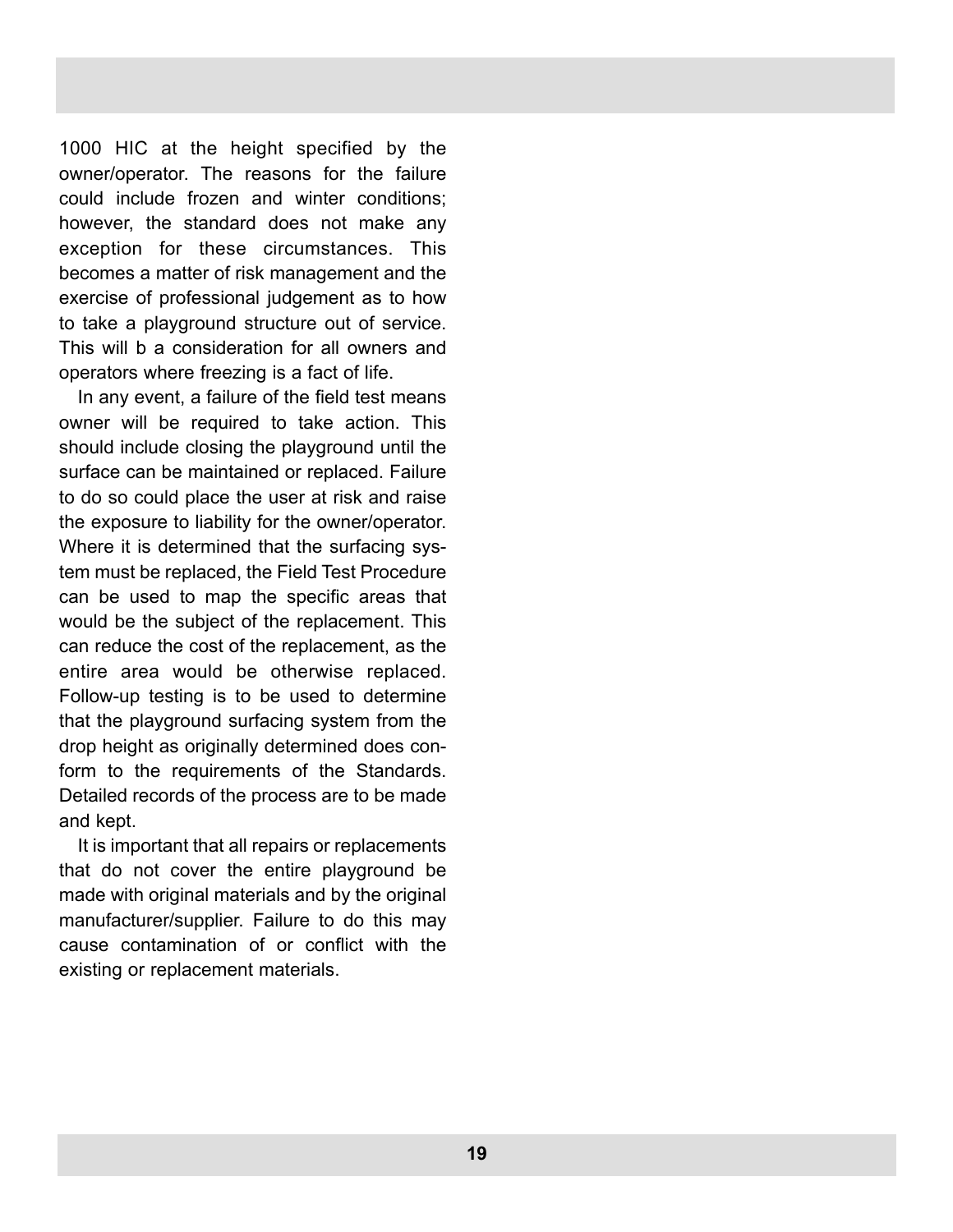# Playground Layout

THE CHE CALC THE CALC TRACK OF THE CAST OF THE ASTM F1487 Standard, Section 9<br>
piece of playground equipment in general and<br>
piece of playground equipment in general and outlines the extent to which protective surfacing must be provided for each certain specific pieces of equipment. These are

minimums. It is incumbent upon the owner/operator to exercise due diligence in the areas that would best accommodate their users. The specifics for layout are in the following table.

| Structure Type                                                      | <b>SECTION IN</b><br><b>ASTM F1487</b> | <b>USE ZONE</b><br><b>MEASURED FROM</b><br><b>UNLOADED</b><br><b>STRUCTURE</b>                            | <b>USE ZONE</b><br><b>SPECIAL RULES</b> | <b>USE ZONE</b><br><b>OVERLAY OF</b><br><b>OTHER USE</b><br><b>ZONES</b>               | <b>USE ZONE</b><br><b>OVERLAY</b><br><b>SPECIAL RULES</b>                                                             |
|---------------------------------------------------------------------|----------------------------------------|-----------------------------------------------------------------------------------------------------------|-----------------------------------------|----------------------------------------------------------------------------------------|-----------------------------------------------------------------------------------------------------------------------|
| Stationary                                                          | 9.2.1<br>9.2.3                         | > 72 inches                                                                                               |                                         | May overlap<br>provided adja-<br>cent designat-<br>ed surfaces<br>$are \geq 30$ inches | No when adja-<br>cent designat-<br>ed surfaces<br>are >30 inch-<br>es; then spac-<br>ing must be<br>$\geq$ 108 inches |
| <b>Rotates</b><br>around vertical<br>axis                           | 9.3.1                                  | >72 inches                                                                                                |                                         | <b>No</b>                                                                              |                                                                                                                       |
| Rotates<br>around hori-<br><b>zontal</b> axis                       | 9.3.2                                  | > 72 inches                                                                                               |                                         | <b>No</b>                                                                              |                                                                                                                       |
| <b>To-Fro Swings</b><br>open seat<br>ldirection of the<br>motion    | 9.4.1.1<br>9.4.1.3                     | 2X to front<br>and back<br>where $X$ is the<br>distance from<br>protective sur-<br>face to pivot<br>point |                                         | <b>No</b>                                                                              |                                                                                                                       |
| <b>To-Fro Swings</b><br>Enclosed seat<br>direction of the<br>motion | 9.4.1.2<br>9.4.1.3                     | 2W to front<br>and back<br>where W is<br>the distance<br>from the sitting<br>surface to<br>pivot point    |                                         | <b>No</b>                                                                              |                                                                                                                       |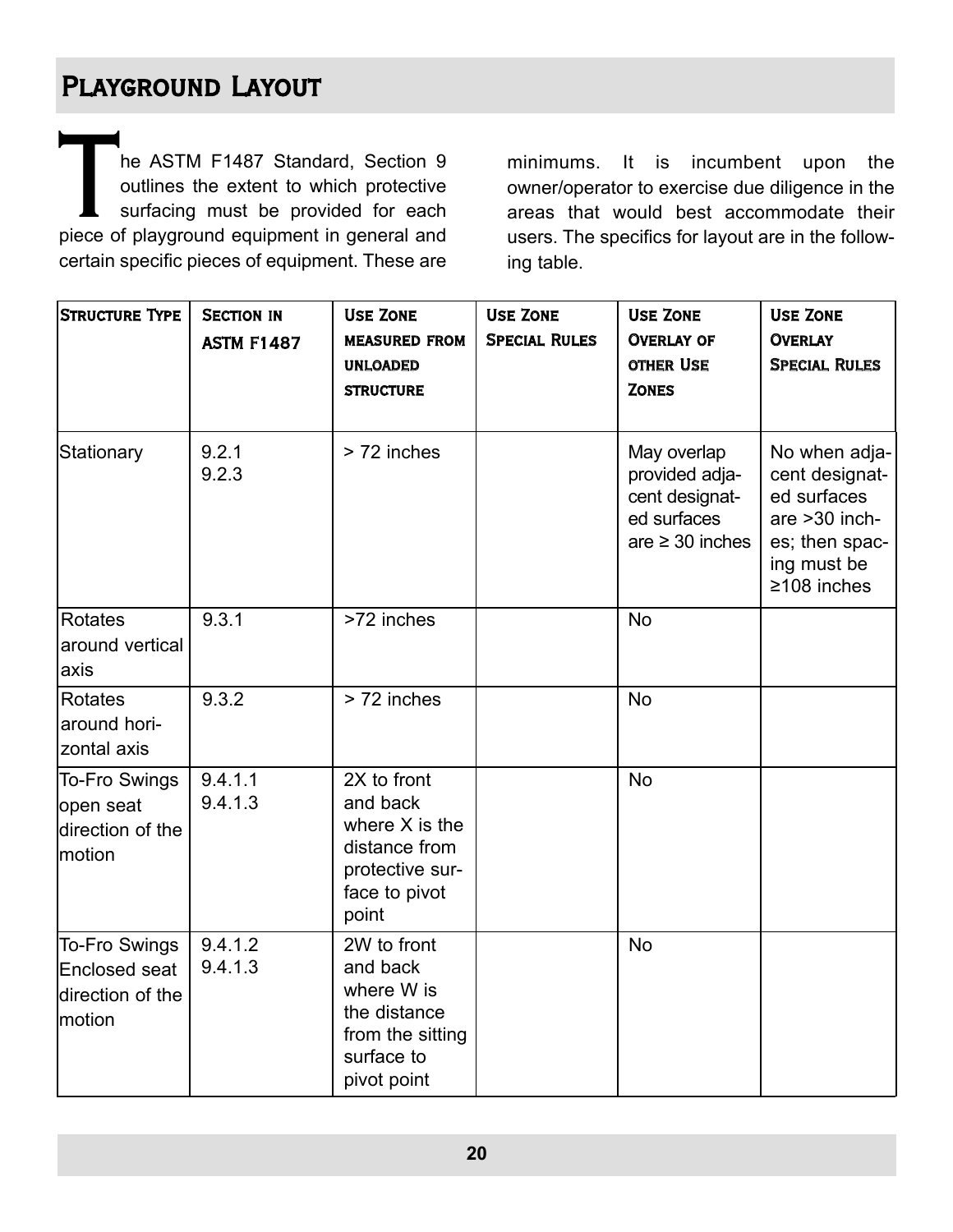| <b>To-Fro Swings</b><br>90° to direc-<br>tion of motion | 9.4.1.4<br>9.4.1.5 | $> 72$ inches<br>from the sup-<br>port structure                                                                                                                                          | At least as<br>wide as the<br>length of the<br>suspending<br>beam                                                                                                                      | Support struc-<br>ture zones<br>may overlap                                     |                                                                                      |
|---------------------------------------------------------|--------------------|-------------------------------------------------------------------------------------------------------------------------------------------------------------------------------------------|----------------------------------------------------------------------------------------------------------------------------------------------------------------------------------------|---------------------------------------------------------------------------------|--------------------------------------------------------------------------------------|
| Rotating<br>Swings                                      | 9.4.2.1            | $> Y+ 72$ inch-<br>es, where Y is<br>the distance<br>between the<br>top of the seat<br>and the pivot<br>point                                                                             |                                                                                                                                                                                        | No overlap to<br>other struc-<br>tures nor the<br>seat zone of Y<br>+72 inches  | May overlap<br>with support<br>use zone                                              |
| Rocking/<br>Springing<br>For sitting                    | 9.5.1.1            | >72 inches                                                                                                                                                                                |                                                                                                                                                                                        | May when sit-<br>ting surface is<br>±30 inches<br>above protec-<br>tive surface | May not when<br>sitting surface<br>$is > 30$ inches<br>above protec-<br>tive surface |
| Rocking/<br>Springing<br>For standing                   | 9.5.2.1            | >84 inches                                                                                                                                                                                |                                                                                                                                                                                        | <b>No</b>                                                                       |                                                                                      |
| Slides in<br>direction of no<br>motion                  | 9.6.1<br>9.6.3     | > 72 inches                                                                                                                                                                               |                                                                                                                                                                                        | <b>No</b>                                                                       |                                                                                      |
| Slides in direc-<br>tion of motion                      | 9.6.2<br>9.6.2.1   | $\geq$ X+48 inches<br>from lower exit,<br>where $X$ is the<br>vertical dis-<br>tance from the<br>protective sur-<br>face at the exit<br>to the highest<br>point of the<br>sliding surface | Lower exit is<br>where transi-<br>tion is to less<br>than 50 or<br>from the end<br>of the slide.<br>$\geq$ 72 inches<br>from lower exit<br>and may be no<br>greater than<br>168 inches | <b>No</b>                                                                       |                                                                                      |
| <b>Track Rides</b>                                      | 9.9.1              | $\geq$ 72 inches in<br>all directions                                                                                                                                                     |                                                                                                                                                                                        | <b>No</b>                                                                       |                                                                                      |

Section 9.8.1 requires that the space between all play structures allow for play and circulation. Exercising due diligence means playground layout should consider the distances from the structure that a child might fall during any anticipated activity. The extended protective surface perform in the same way as the immediately adjacent surface in relation to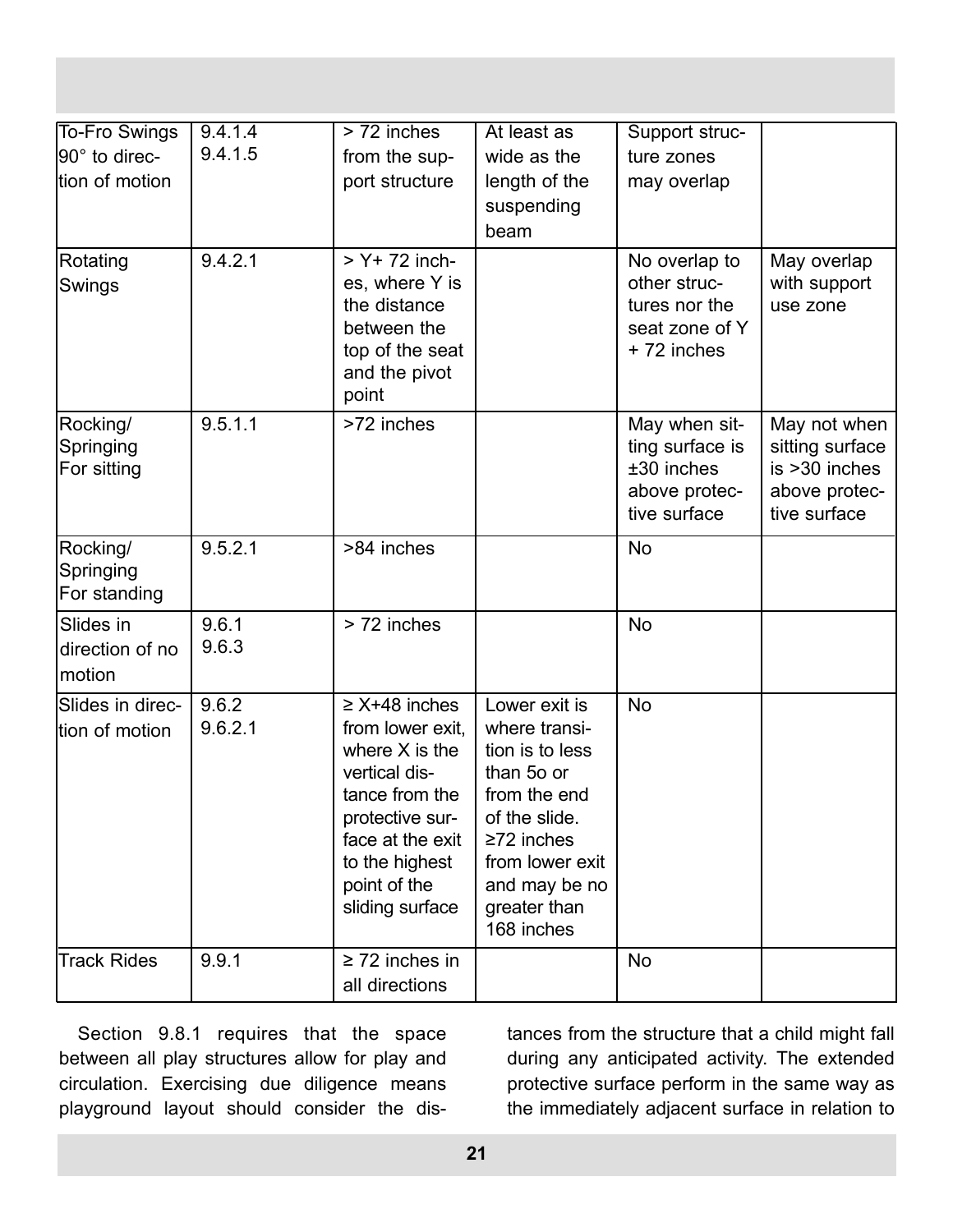ASTM F1292. Since this stipulation exists, it is important to document the considerations that led to the provision of the minimum quantity of surface, especially when the adjacent surface is a hard surface such as concrete, asphalt or timber.

In addition, Sections 9.8.2 and 9.8.3 outline the need for circulation of traffic without interfering with the users of the play structures. The designer of the playground or the owner/operater must exercise professional judgement in providing this additional space. Again, documentation in the playground file would include the reasons for locating various pieces of equipment with regard to the free flow of pedestrian traffic. This would also include routes to parts of the play structures with crossing areas, where a child leaving a part of a structure could inadvertently impact with a traversing child.

## The Three Heights of Playgrounds

In the previous sections, the noun "height"<br>has been used repeatedly with one of<br>three adjectives: critical, drop or fall. Each<br>of these has a specific meaning within the stann the previous sections, the noun "height" has been used repeatedly with one of  $\blacksquare$  three adjectives: critical, drop or fall. Each dards, their application, and their relationship to the exercise of due diligence.

The Fall Height is the height that has been defined in the ASTM F1487 standard and the CPSC Handbook on Public Playground Safety as the vertical distance between a designated play surface and the protective surfacing beneath it. The designated play surface is any elevated surface for standing, walking, sitting or climbing or any flat surface greater that two inches wide and having an angle of less than 30° from horizontal. For swings, the fall height is the vertical distance from the protective surface to the pivot point where the swing is attached to the supporting beam.

The Critical Height is the maximum height from which the instrumented headform could be dropped at any one of the three laboratory test temperatures and either the Gmax ≥ 200 or the HIC  $\geq$  1000. This is also the height from which it can reasonably be expected that, when forces exceed those allowed in the test, a lifethreatening head injury could occur.

The Drop Height is the vertical unobstructed distance from the underside of the instrumented headform to the surface being tested. In the laboratory, the Drop Height is incrementally raised until the Critical Height is determined. In purchase specifications, contracts, and the field test procedure, the Drop Height is the height specified by the original owner/operator of a playground surface, prior to purchase, from where the instrument head is to be dropped for data acquisition and reporting and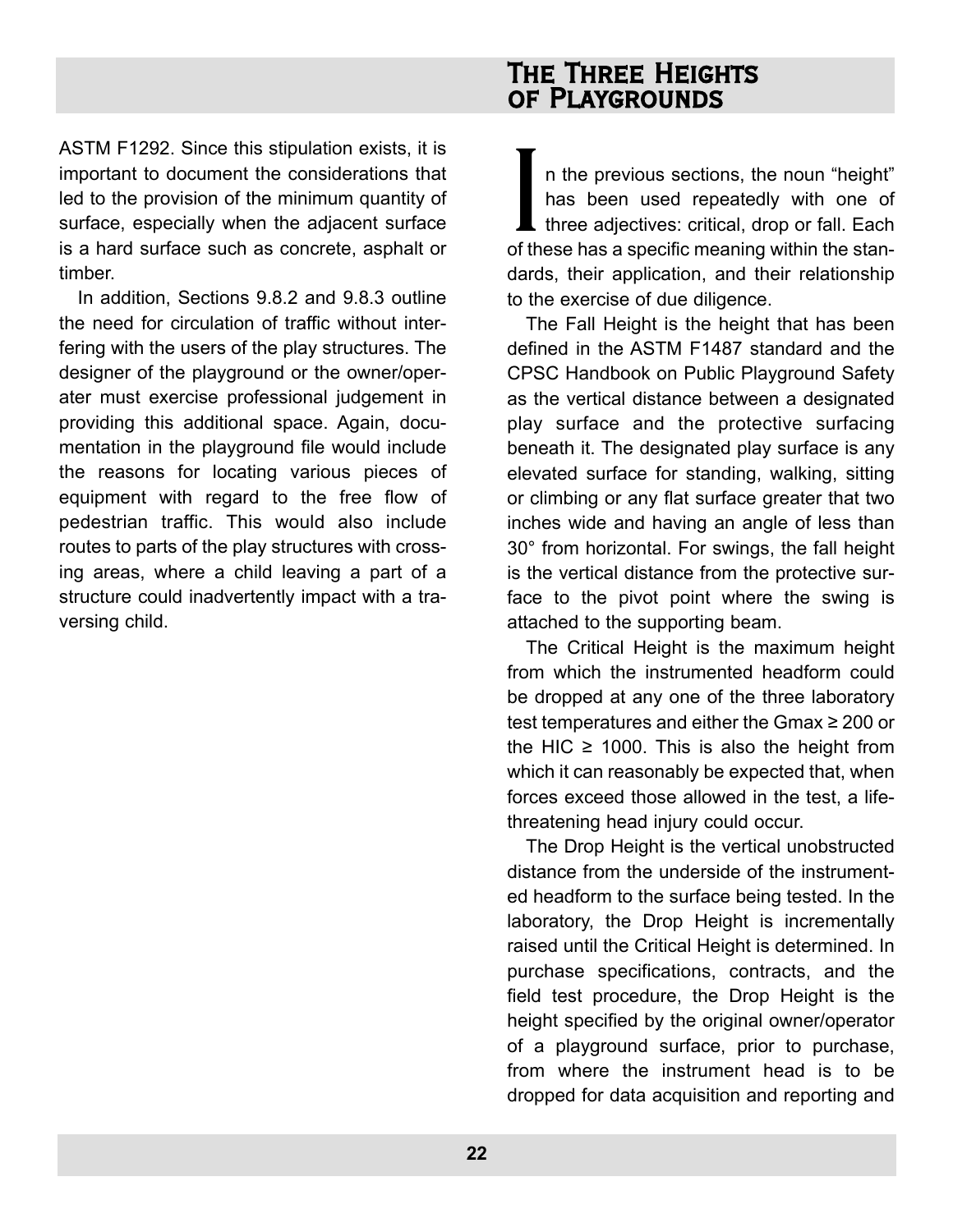recording the Gmax and HIC for that specific surface.

Since the scope of ASTM F1292 states that this Standard covers minimum impact attenuation requirements, the owner operator has the option of setting both the Drop Height and allowable performance, provide that performance is better than the requirement of the Standard.

All of the data indicate that for forces greater than the pass/fail of the Standard, a life-threatening head injury could occur. In addition every playground surface is dynamic and subject to change resulting from either active play or environmental influences — with the likely result of worsened impact attenuation properties. Since the CPSC Handbook for Public Playground Safety and ASTM F1487 both require that the protective surface be maintained to the minimum performance of ASTM F1292, it is only prudent that the surface system — when initially installed and as much as possible while in use— provide forces lower than those required in the Standards. The owner/operator, their consultants, and risk managers should set these performances.

The determination of the Drop Height for the purpose of specifications, contracts, warranties, and the field tests are totally at the discretion of the owner/operator, provided the determination is made prior to the purchase of the protective surface. As a minimum, the drop height for each piece of playground equipment must not be less than the fall height as determined in the CPSC Handbook for Public Playground Safety or ASTM F1487. Since the forces tested are related to gravity, it is only logical that the higher the point from which a child falls, the higher and worse the forces will be. As a result the owner/operator must set the Drop Height and the point from which the surface performance will be measured. It should be a height which the children using the playground can be expected to "climb to, or jump from" during active play.

As a result of the exercise of due diligence, the owner operator makes various determinations of the playground under consideration, the relevant Standards, the design of the structures, and the expected pattern of play expected from the children using the structures. An example of this process could be as follows:

A particular structure has been designed to meet the requirements of ASTM F1487. It has raised platforms with the appropriate protective barriers, which are designed to prevent both inadvertent and deliberate attempts to pass through, but could still be climbed. The circumstances that lead the child to climb the barrier are not material. Everyone has seen children, from time to time, pass over a barrier. If this is determined to be likely, then the Drop Height would be set at the top of the barrier railing and above the Fall Height — the platform, in this case — provided the railing does not have a flat surface greater than two inches.

The process of real-world assessment of the playground is the responsibility of all those involved in the specification, design, and acquisition. With this process in place, a combination offield inspections of both the structures and surface systems — at the time of installation and throughout the life of the playground and the provision of financial, labour, and material resources to maintain the playground can keep it within the originally intended design and specifications.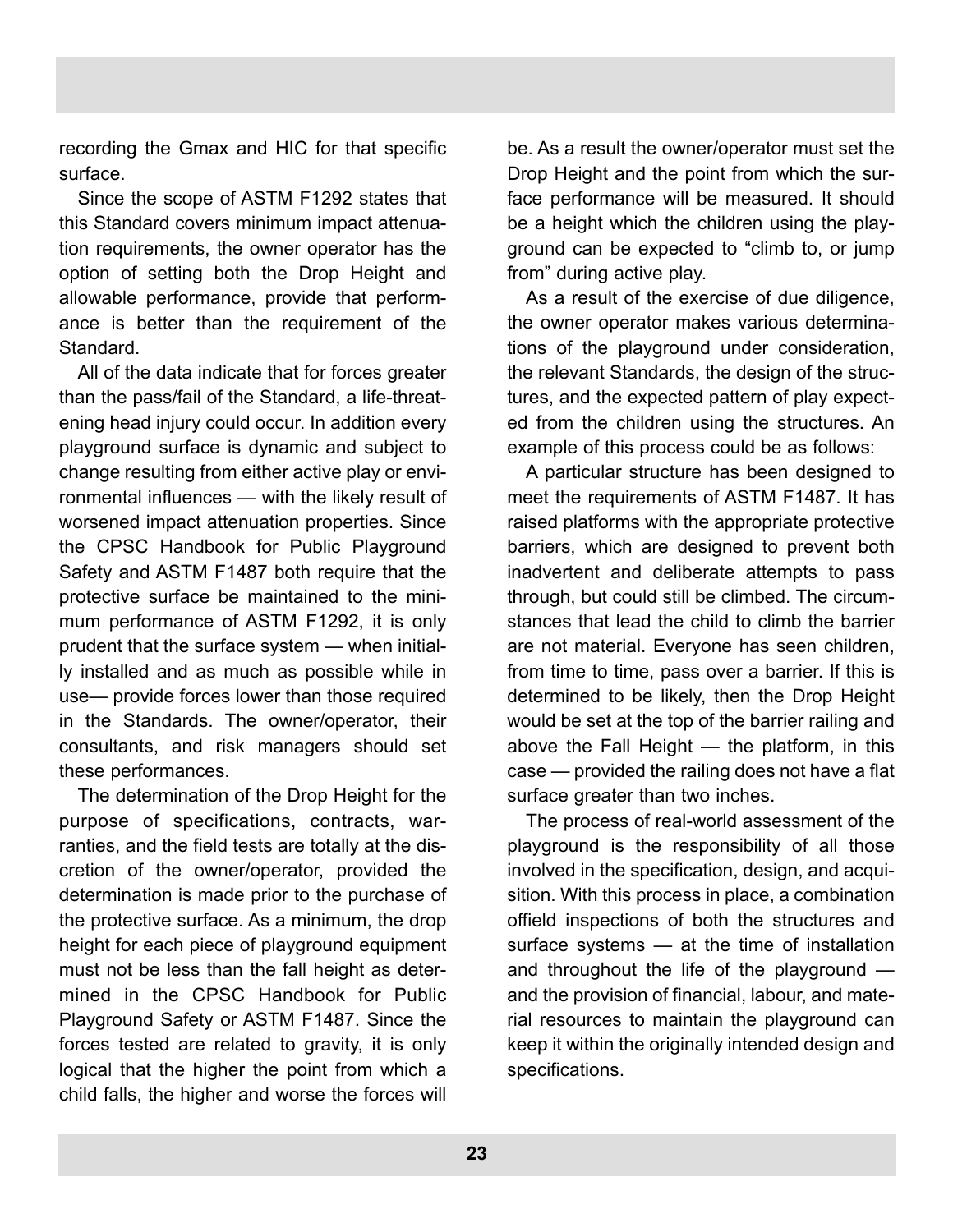# **ACCESSIBILITY**

Although good practice should promote<br>access to facilities, this has become<br>know as the Access Board, established in access to facilities, this has become the jurisdiction of a federal agency 1973. The board's role is to promote federal design standards to remove architectural barriers for people with disabilities, to make rules or guidelines, and to enforce implementation. Detail on the Access Board can be found on the internet at www.access-board.gov. During the 1990s, interested stakeholders came together to develop Accessibility Guidelines for Play Areas. At ASTM, one new standard (ASTM F1951) was developed by the F08.63 sub-committee for playground surfacing. ASTM F1487 has included Section 8, which provides for accessibility. In late 2000, the Access Board published a new section (15.6) to its ADA Accessibility Guidelines (ADAAG) that covers all newly built or altered playgrounds. Now that these have been adopted, the Department of Justice will be tasked with enforcement.

In this course, we look at accessibility as it relates to surfacing for the use zone and circulation, including the accessible route, materials that can be used, and the maintenance required to meet Section 15.6 (ADAAG).

The Access Board has determined that a playground consists of a collection of individual play components. A minimum number are required to be accessible. Of the total number of play activities in a playground, a certain number must be accessed at ground level. This rule changes under certain circumstances. It is incumbent upon the designer, manufacturer, installer, and owner/operator to become familiar with the detail of the

Guidelines. The following tables provide an overview of the requirements:

#### Ground Level Play Components

Two criteria must be met with Ground level components:

- Access is required to at least one of each type provided
- The number of elevated components also determines the minimum number and variety to be provided

| Number of Elevated | <b>Ground Level</b>                                                                     |  |  |  |  |  |
|--------------------|-----------------------------------------------------------------------------------------|--|--|--|--|--|
| Provided           | Components                                                                              |  |  |  |  |  |
|                    | Required                                                                                |  |  |  |  |  |
| $2 - 4$            | 1                                                                                       |  |  |  |  |  |
| $5 - 7$            | 2 (at least 2 types)                                                                    |  |  |  |  |  |
| $8 - 10$           | 3 (at least 3 types)                                                                    |  |  |  |  |  |
| $11 - 13$          | 4 (at least 3 types)                                                                    |  |  |  |  |  |
| $14 - 16$          | 5 (at least 3 types)                                                                    |  |  |  |  |  |
| $17 - 19$          | 6 (at least 3 types)                                                                    |  |  |  |  |  |
| $20 - 22$          | 7 (at least 4 types)                                                                    |  |  |  |  |  |
| 23 - 25            | 8 (at least 4 types)                                                                    |  |  |  |  |  |
| over 25            | 8 plus 1 for each<br>additional 3 over 25,<br>or fraction thereof (at<br>least 5 types) |  |  |  |  |  |

#### Play Components

#### Elevated Play Components

At least one-half of the elevated play components must be accessible by either a ramp or transfer station. See the chart on the next page.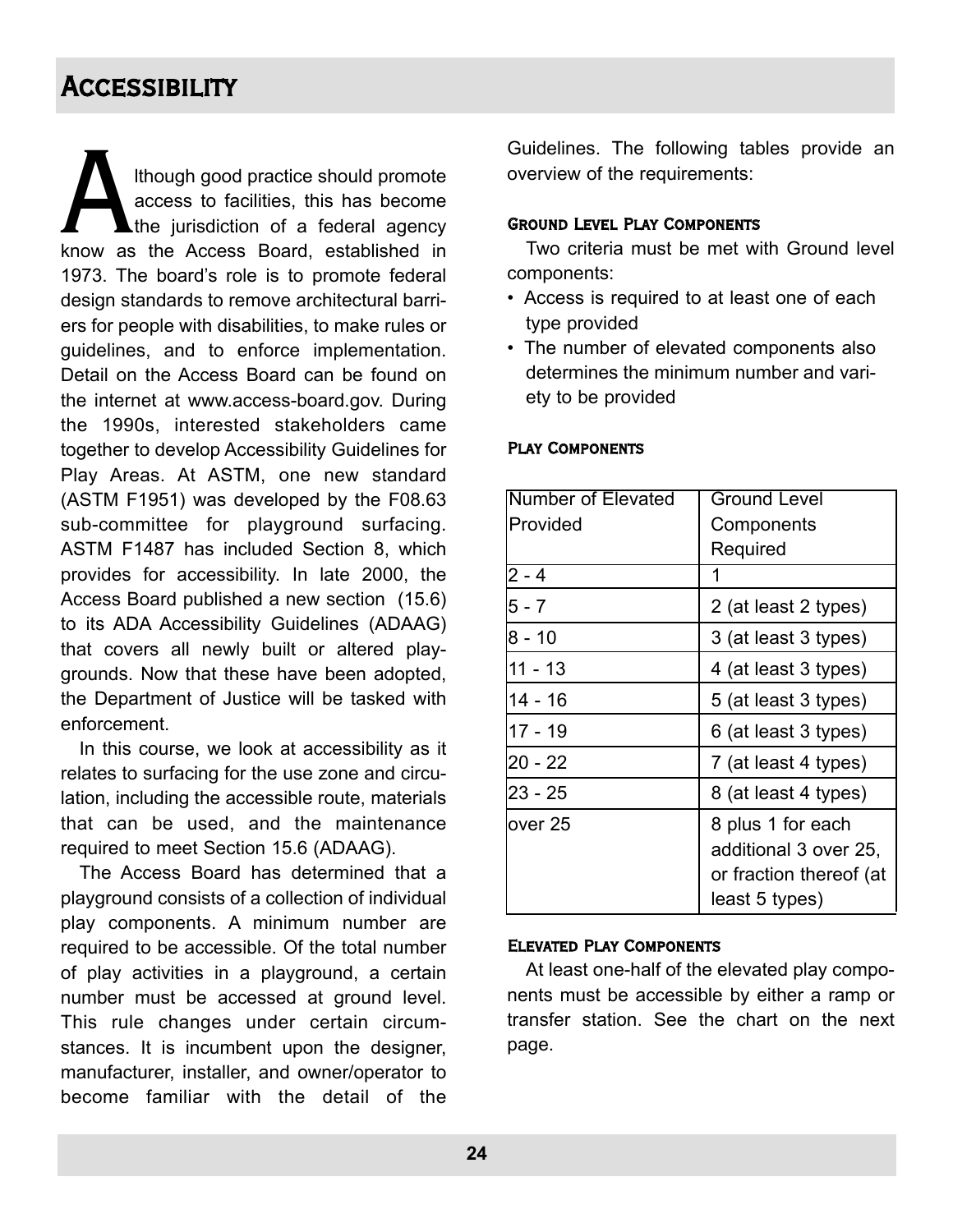| Total        | Ramp Access  | Ramp or         |
|--------------|--------------|-----------------|
| Provided     |              | <b>Transfer</b> |
|              |              | System          |
|              |              | <b>Access</b>   |
| less than 20 | not required | 50% min.        |
| 20 or more   | 25% min.     | 25% min.        |

Accessible surfacing must be "firm, stable and slip resistant" as defined in the ADAAG and meet the ASTM Standard F1951, as well as ASTM F1292-99.

#### ASTM F1487, Section 10, Accessibility

There is no requirement that all of the protective surface in the playground must provide accessibility; however, ASTM F1487 says that "at least one accessible route within the use zone shall be provided from the perimeter to all accessible play structures or components." Where necessary, more than one accessible route is to be provided. This accessible route must not be less than 60" in width andmust meet the requirements of ASTM F1292. As a result, the surface cannot be a hard material such as asphalt, concrete or structural wood. In addition, the accessible route must be designed to minimise the possibility of tripping or having a wheelchair slide off the edge and tip over. Combination surface systems may not be able to meet this latter requirement.

## ASTM F1951 - Standard Specification for Determination of Accessibility of Surface Systems Under and Around Playground **EQUIPMENT**

As with the ASTM F1292, this is a performance-based standard. At the present time, it only provides for a laboratory test procedure to determine the suitability of the surface system

for use under the ADAAG. The test procedure is laboratory based. A 4ft x 8ft sample of product is submitted for testing. One procedure requires a straight traverse, while the second requires that a 90° turn be negotiated.

The intent of this test is to provide comparative information regarding crossinga 6.56-ft test surface within seven seconds for a minimum of five trials each on the product sample and on a smooth, hard, 1:14 sloped surface. The wheelchairuser must be 165, +11, -4.4lb to qualify for the test. In addition, the surface sample may be levelled and compacted between test runs. The work required traversing each sample and the control surface are measured and recorded separately for the straight and turn traverses.

The performance requirements of this standard are such that the work required to traverse the playground system must be less than the traverse up the sloped, smooth surface.

A part of the test procedure is the complete description of the playground system tested. Provided enough detail is available at the time of the test and when a surface system is presented to an owner/operator, there should be some assurance as to similarity between the sample tested and the product to be delivered.

When assessing the use of a surface that has passed the requirements of the ASTM F1951, the practitioner and owner/operator must consider a number of aspects ofboth the surface being proposed and the test procedure. The average weight of the maximum user for the playground, a 12-year-old child, is 94 lbs. for girls and 89 lbs. for boys. Therefore, an expectation of similar performance to the results achieved by a 165 lbs. rider may not be reasonable. The test results indicate the amount of work required to traverse the surface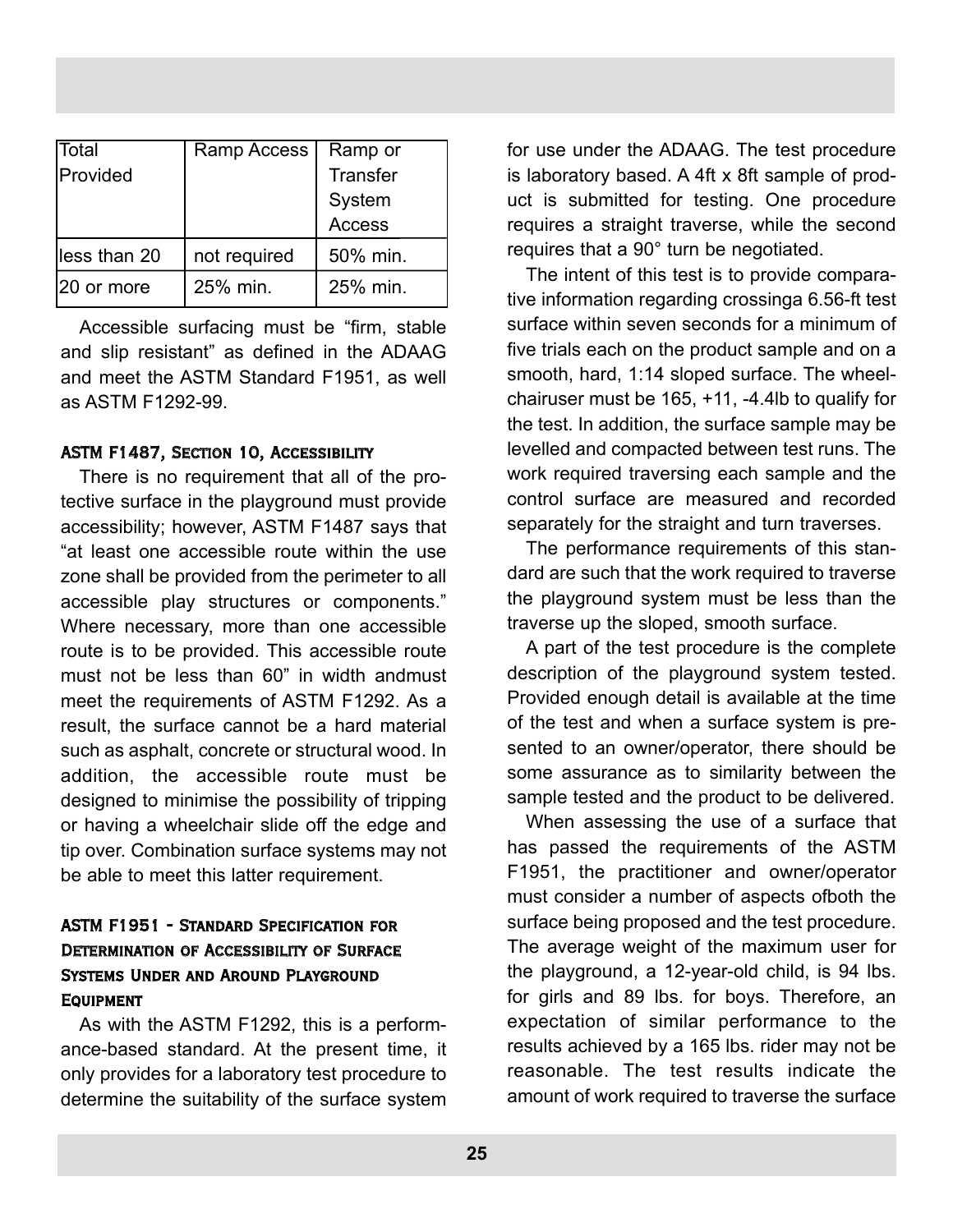in a specific amount of time. As a result, there may be a need to accommodate users of the playground with a combination of loose fill materials that have passed ASTM F1951 and unitary materials that have the same or better traversing properties.

## Best Practice, Due DILIGENCE, AND SUPERVISION

Extendants set the minimum perform-<br>ance for the surfacing system and are<br>the starting point to determine better<br>practices and due diligence. This becomes the ance for the surfacing system and are the starting point to determine better practices and due diligence. This becomes the best defence in terms of negligence and liability.

Our initial objective in this discussion on playground surfacing was to eliminate as much as possible life-threatening head injuries and reduce the severity of all other injuries resulting from a fall to the playground surface. The standards and guidelines that have been reviewed are minimum values and at the threshold that could lead to the life-threatening head injury. Reduction of injuries in the playground is manyfacetted. Virtually all standards throughout the world recognise that injuries will occur.

ASTM F1292, section 1.2 states:

"this specification does not imply that an injury cannot be incurred if the surface system complies with this specification." ASTM F1487 goes further, stating: "This consumer safety performance specification does not eliminate the need for supervision of children on public playground equipment. It is intended to minimise the likelihood of life-threatening or debilitating injuries, such as those identified by the CPSC."

The CPSC Handbook for Public Playground Safety states:

"Because all playgrounds present some challenge and because children can be expected to use equipment in unintended and unanticipated ways, adult supervision is recommended. ... A playground should allow children to develop progressively and test their skills by providing a series of graduated challenges. The challenge pre-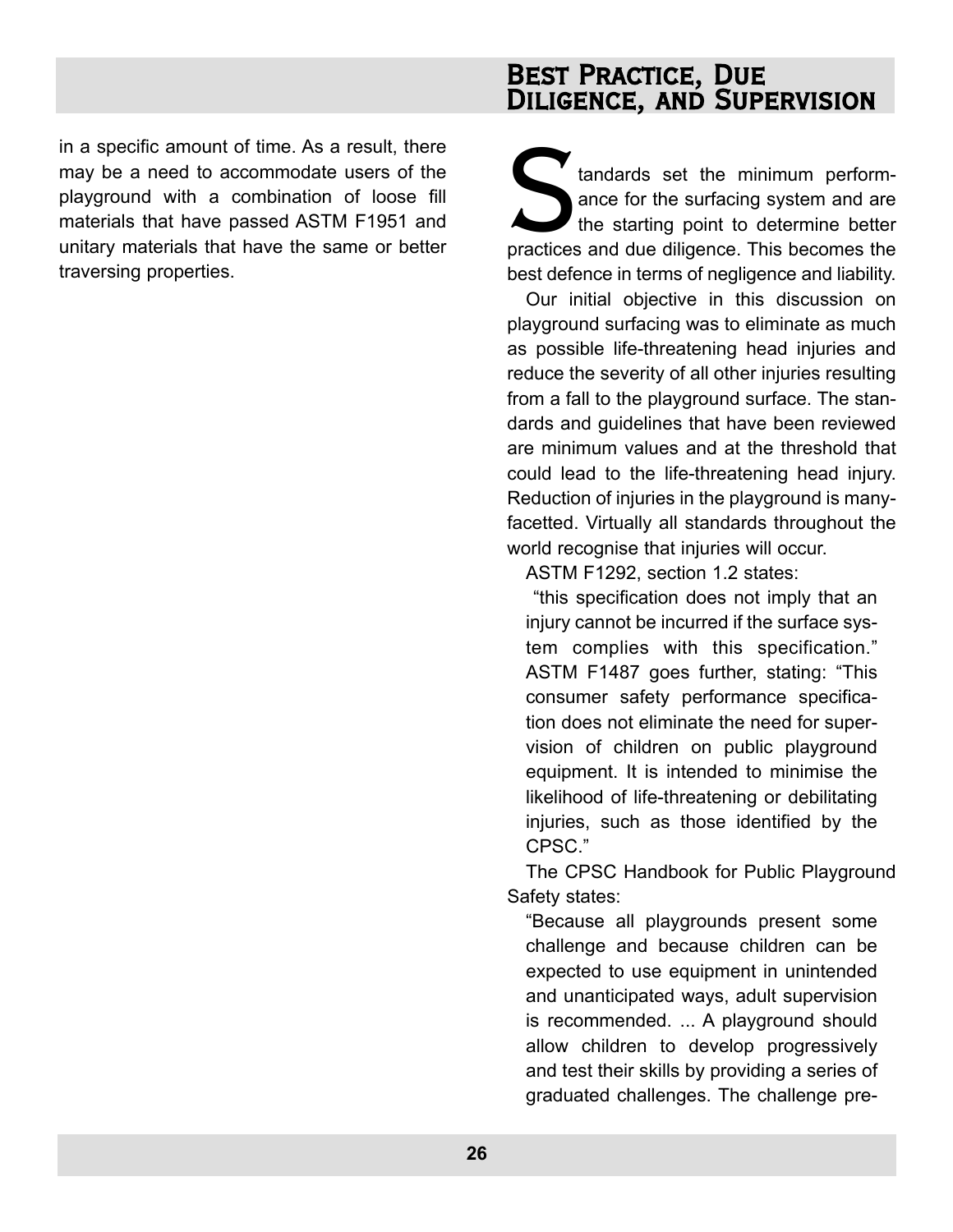## Application and Enforcement of Standards

sented should be appropriate for age-related abilities and should be ones that children can perceive and choose to undertake."

The reality is that when the playground no longer provides the challenges that children need to develop mentally, socially, and physically, they will find those challenges outside the playground and potentially be faced with greater risks than in the playground.

The practitioner involved in any aspect of the playground must use professional judgement in his or her work. Where possible, performance results of certain aspects of the playground should be stipulated in specifications, contracts, and warranties to be better than the minimums required in the standards. This is the application of "best practice." Best practice will be determined by those involved with each playground andwill be specific to the needs of the users of the playground environment. Since the standards require that documentation be developed and maintained, a section that relates to the application of the relevant standards should be included.

II of the Standards related to play-<br>
grounds and the CPSC Handbook on<br>
Public Playground Safety are volun-<br>
tary. ASTM is a standard writing body that does grounds and the CPSC Handbook on Public Playground Safety are volunnot have the mandate or ability to enforce the practices, specifications, standards, or guidance that are provided in their publications. Although persons with regulatory abilities are welcome and do sit on various committees, the activity at ASTM is the development of standards.

Any risk manager will dispel the notion that, since the standards are voluntary, they do not have to be followed. If nothing else, failure to comply to standards that have been set through a consensus process by persons considered to be expert in a particular subject will draw considerable liability to everyone involved in deciding not to implement the standard. Disregard for a standard is a very perilous activity.

Mandating standards is the purview of those with the authority — either through legislative authority or contract.

The installation of any playground or component will involve a contract between the owner/operator and the manufacturer/supplier/contractor. Logic dictates that there will be — at minimum —a description of the services or product to be provided, an agreed price, delivery date, and some agreement to pay. This is a contract. This will also form a major part of the documentation required in the ASTM F1487.

It is in the contract and specification that the owner/operator exercises his or her ability to mandate the standards. Beyond the legal description of the parties and general terms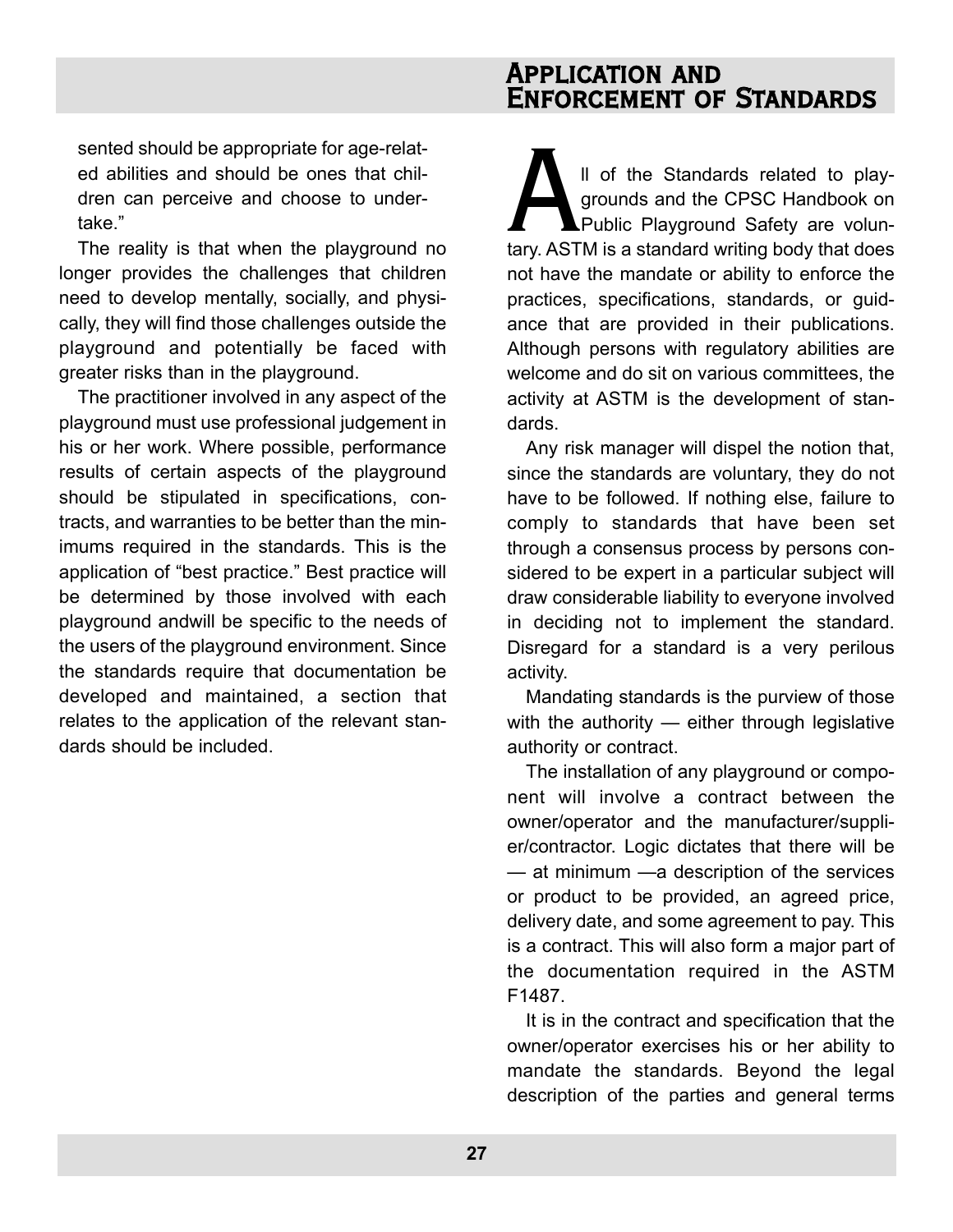and conditions, the detail of the specification for a playground surface will include the following:

- Location of the installation site
- Layout and other dimensional information regarding the quantity of material to be installed
- Drop height for the field testing of the surface; i.e. tops of all horizontal railings for the composite structure
- Gmax must be less than ### (maximum is 200) and HIC must less than ### (maximum is 1000) from the specified drop height
- The number of yearsin which the playground surface will be field tested and required to meet the performance above at the drop heights specified with this compliance being the responsibility of the manufacturer/supplier/installer
- The number of years the surface manufacturer/supplier/installer must warrant the surface and that the warranty must, along with defects in materials and workmanship, cover the maintained surface to meet a stated performance for impact attenuation
- The manufacturer/supplier/installer must provide a certificate that the materials used in the playground site are of same like, kind, and source as the surface systems for which test certificates are being submitted; that unitary surfaces and especially multi-layer surfaces are the same formulations and percentage used as those for which test certificates are submitted
- The manufacturer/supplier/installer must provide a certificate from an independent

third party laboratory for tests with regard to ASTM F1292, ASTM F1951 and any other standards relating to playground surfaces as dictated by the intended use of the surface

- An agreement to abide by the results of any field testing, provided it is performed as prescribed in ASTM F1292-99
- For unitary systems, a certificate from the manufacturer of the polymer binders that they have been design for outdoor playground use and are stable specifically to UV and submersion in water from time to time.

The alternate form of mandate is legislative. This is where a Federal, State or Local governing authority produces a specific piece of legislation or uses existing legislation to develop a regulation that requires the use of any specific standard or guideline. For playground safety issues, this is generally under the jurisdiction of health agencies or agencies that provide licensing for a facility such as daycare centres. For other issues such as accessibility, the relevant governing body would provide the mandate, such as the Access Board with the ADAAG section 15.6.

Two mandates of standards worth noting are the California Playground Regulations and the Province of Ontario, Canada, Day Care Policy. Each of these demonstrates that the standards they mandate are recognised as being the minimum standard for playground safety for the jurisdiction. For California, the documents references are the CPSC Publication # 325 and ASTM F1487-98. The Province of Ontario references CSA Z614-98 Children's Playspaces and Equipment.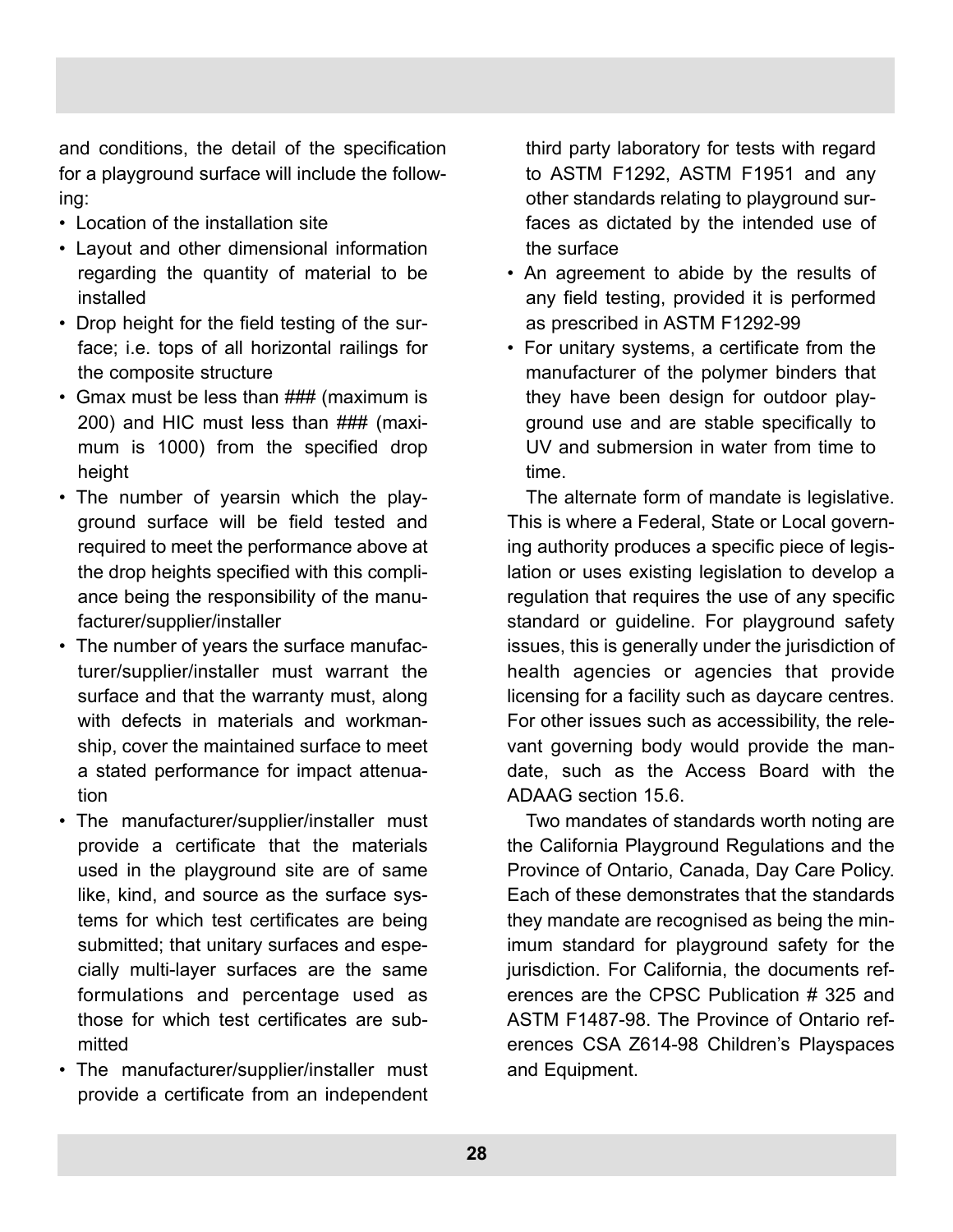The California Playground Regulations are worth noting in that they take certain sections of each document and make them a requirement. As well, they have legislated a change in the language of the documents from suggestive to mandatory. This legislation makes specific reference tothe design, assembly, installation, and maintenance sections of ASTM F1487 and CPSC documents. This has the effect of placing into law the obligations for the designer/manufacturer and the owner/operator. This regulation requires that all playgrounds be initially inspected by October 1, 2000 and that operators implement the changes required in the inspection. Specific details on the regulation can be found at www.dhs.ca.gov/epic/html/playgrnd.htm.

The procedure to mandate in the Province of Ontario, Canada was to develop a policy under the Day Nurseries Act. All licensed daycare facilities must be inspected by an independent third party inspector for compliance with CSA Z614-98. All playground surfaces are to be inspected using the field test method of ASTM F1292. As a result of the inspection, the owner/operator must bring the structures and surfaces into compliance with CSA Z614-98. The policy requires annual inspections.

There is a trend on the part of regulators to adopt and mandate part or all of the standards as they have been published. In some cases, local health inspectors are using their powers under existing legislation to mandate the standards through health inspections. Generally this follows the logical progression that failure to perform to the requirements of the standard could lead to a life-threatening or debilitating injury. Since the inspector has the obligation to protect the public from this type of hazard, he or she takes whatever steps they are empowered to take to correct the situation.

Even with the trend to mandate compliance to standards, it is, if nothing else, the moral obligation of the person, group or organisation involved with providing the playground to review existing policies, procedures, inventories and bring them into compliance. All injuries will not be prevented through the application of the standards — as each standard recognizes — however taking positive steps can lead to reductions that would not happen otherwise.